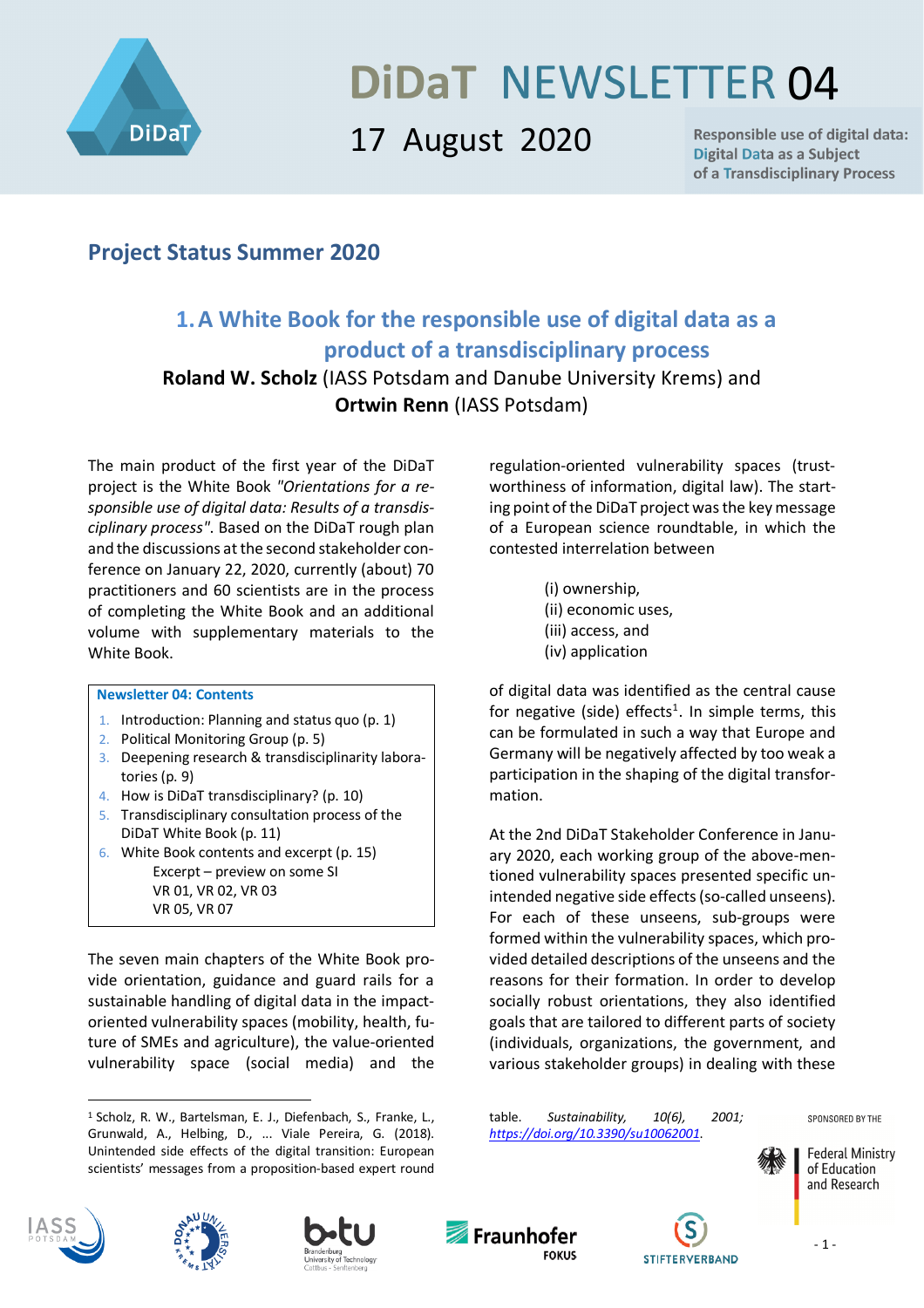

unseens. Furthermore, they developed options for possible countermeasures to handle the unseens more effectively. The overall goal is to develop a socially robust orientation that meets the various criteria summarized in Box 1. A socially robust orientation indicates which measures could be taken in the near future by civil society, economic and/or political actors.

#### **Box 1** *Criteria of socially robust orientations*

*(Scholz, 2011, p. 3782 based on Gibbons & Nowotny, 2001)3*

- 1. The orientations are derived from a process of integrating or relating profound experience-based practitioner knowledge (from representatives of the main stakeholder groups) and coherent and/or empirically validated scientific knowledge.
- 2. They are generally understandable and have the potential to obtain the consent of a large proportion of those who are affected.
- 3. They are compatible with recognised, current (i.e. state-of-the-art) scientific findings.
- 4. They fairly contain not only the uncertainties, but also the limitations and incompleteness for each type of knowledge employed.
- 5. They convey in detail through which process they were derived or designed and with what effort.

The 35 or so descriptions of socially robust orientations for the selected Unseens developed by the groups will be published in an additional volume with supplementary material (supplementary information, SI) in a separate book.

This supplementary information for a vulnerability space such as mobility serves as a foundation for the *development of a core message on how to handle digital data*. This core message also meets the criteria of socially robust orientations. The core message is formulated and explained in the summary at the end of the White Book. A major challenge for the groups has been to work out the "specifics and generics" (i.e., what is special for

individual unseens and what are unintended sideeffects in a general sense) from the set of developed orientations. This can be seen as a "bottomup" approach to the core message of the White Book. There will also be a "top-down" approach or access. Each working group was instructed to specify to what extent the unseens in a vulnerability space can be described by general characteristics of the existing digital infrastructure (technological, economic, or other special features) and to what extent changes have to be made to the design conditions and regulations so that the relevant unseens discussed can be eliminated or at least reduced in the long term.

 $\overline{a}$ 

<sup>2</sup> Scholz, R. (2011). *Environmental Literacy in Science and Society: From Knowledge to Decisions*. Cambridge: Cambridge University Press. doi:10.1017/CBO9780511921520

<sup>3</sup> Gibbons, M., Nowotny, H. (2001). The Potential of Transdisciplinarity, in: Klein, J. T et al. (Eds.), Transdisciplinarity: Joint Problem Solving among Science, Technology, and

Society: An Effective Way for Managing Complexity, Birkhäuser Basel, pp. 67-80, ISBN 978-3-0348-8419-8, DOI 10.1007/978-3-0348-8419-8\_7, URL https://doi.org/10.1007/978-3-0348-8419-8\_7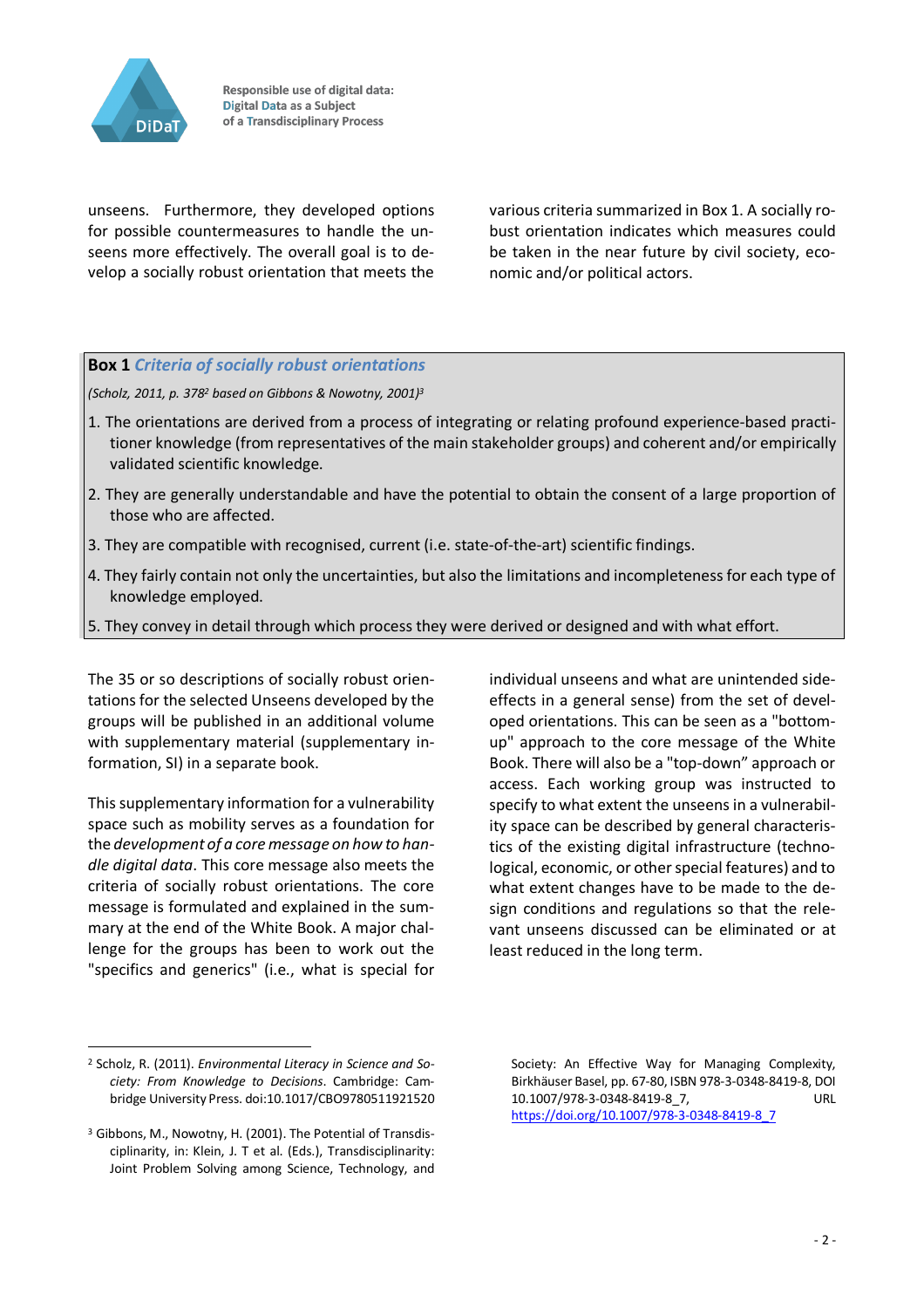

#### **Comprehensive quality control**

The entire process of preparing the White Book and the accompanying book on socially robust orientations is subject to extensive quality control. After extensive and sometimes very controversial discussions in the working groups, all chapters were subjected to a preliminary review. The aim here was to examine the extent to which the documents produced meet the requirements and objectives of the project in terms of form and content. The preliminary review was followed by a transdisciplinary review. One scientist, one sustainability expert and one practitioner from the field provided feedback on the guidelines developed in the accompanying book. The same procedure is used for the White Book. This ensures that science and practice are involved not only in the process of drafting the White Book, but also in the process of review and feedback in order to accomplish high synergy effects.

#### **Delayed production due to the Corona Pandemic**

The White Book was originally scheduled for completion by 23 June 2020 (see Fig. 1). This timetable could not be met, partly because of the effects of the corona pandemic. The cooperation of a large number of participants (practitioners and scientists) was blocked or severely impaired for several weeks. We are currently planning the completion of the volumes for summer 2020.

#### **Transdisciplinary consultation**

After completion of the two books, the respective chapters go into the consultation process. This participation process, rooted in the Helvetic democracy, is explained in more detail in an article in this newsletter by Scholz & Albrecht (p. 11). The seven chapters of the White Book and the supplementary materials with a more detailed description of the selected Unseens and the orientations for measures based on them are to be sent out to 30-50 persons, organisations and institutions in the first week of August. The aim here is to ask a broad spectrum of experts, affected persons, causers and regulators, who could be affected by the unseens, for written feedback. This feedback should be available by 30 September 2020.

After a detailed review and discussion in the working groups/author teams, it is planned to arrange virtual or, if possible, physical meetings with the stakeholder groups. The content of these meetings should be to correct essential missing, wrongly or distortedly portrayed content in order to obtain additions, modifications or corrections to the listed orientations. The aim is that the finally adopted orientations are considered acceptable or even desirable by a large part of the stakeholder groups. The written and verbal feedback is then incorporated into a careful revision of the documents. The two volumes are to be published in German and English at the beginning of next year. The results are of interest not only for Germany. The DiDaT project was already planned in its early stages as a follow-up project to the European Science Experts Roundtable (*see footnote 1*). It is obvious that the results of the DiDaT project will be of interest throughout Europe, but also worldwide. A renowned, internationally operating publishing house has already declared its interest in publishing an English version.

We are sure that the two volumes will be significant milestones in the elaboration of the desired and undesired consequences of handling digitally stored data for the scientific discussion and for the further development of the rules and institutional framework.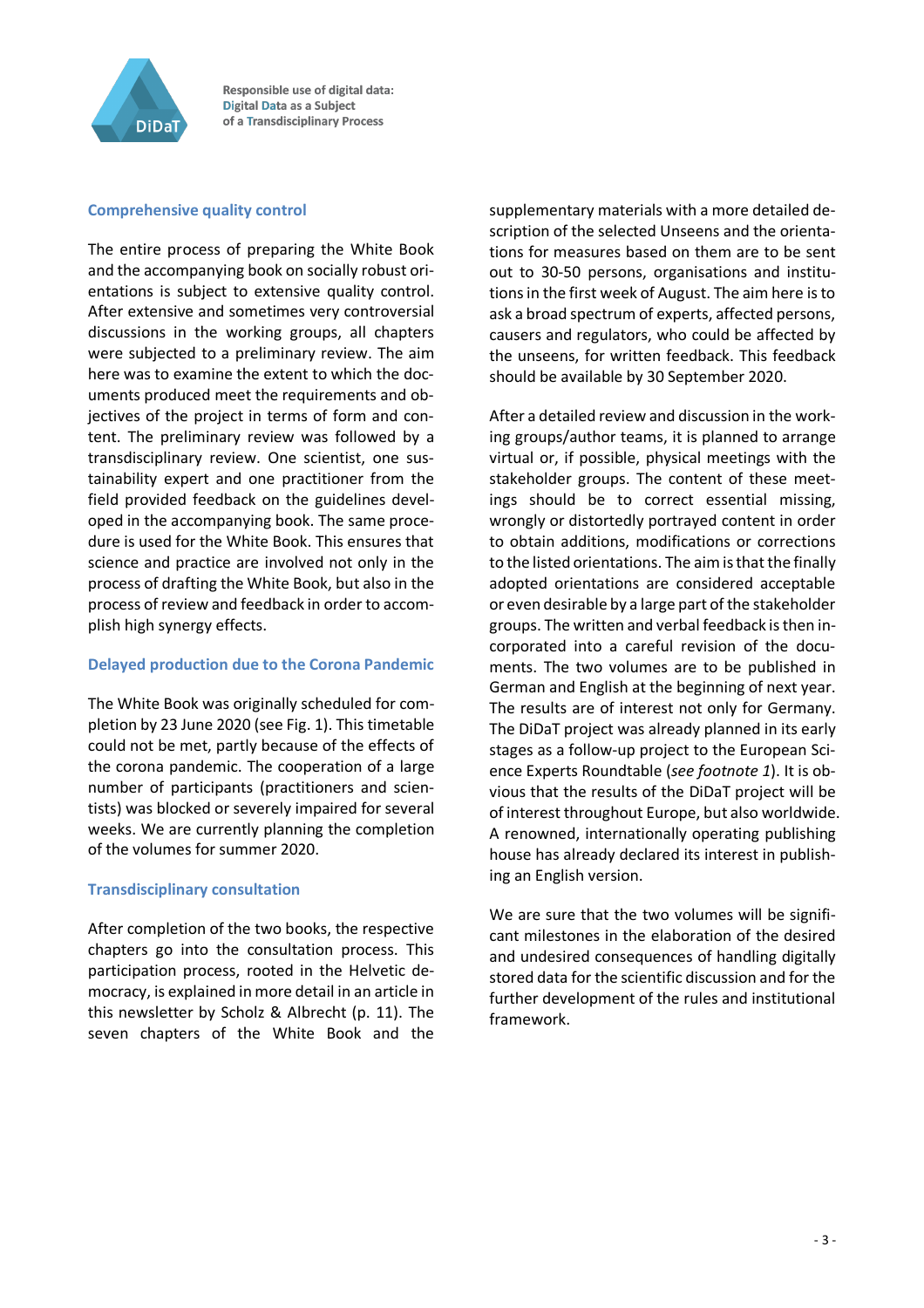

#### **Pre Corona - DiDaT** *time plan,* (Dirk Marx, 01.07.2020)



*Figure 1: DiDaT adjusted schedule and timetable.*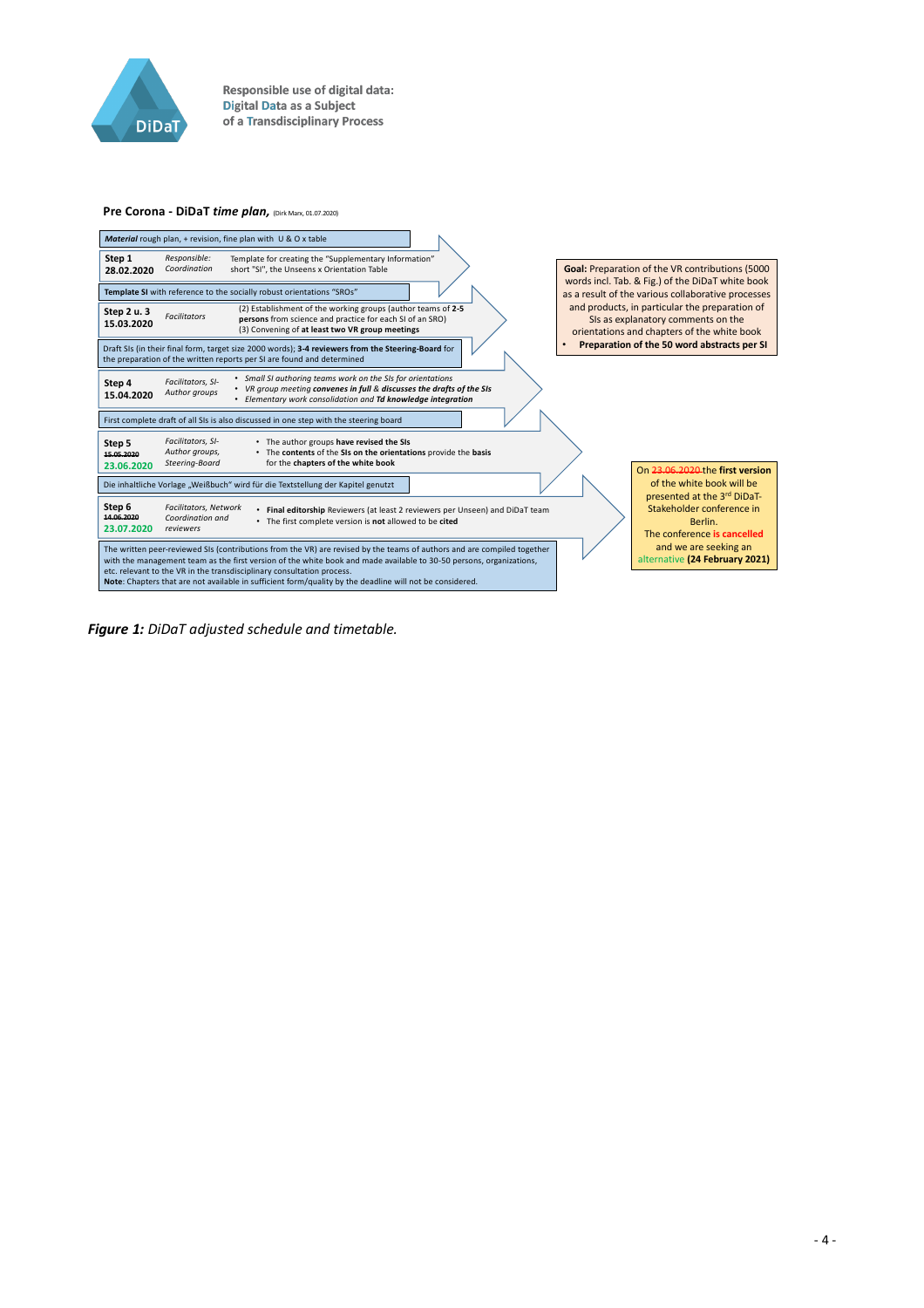

## **2. Report on the meeting of the Monitoring Group from the political sphere - Dialogue with Members of the German Parliament Ortwin Renn** (IASS Potsdam) and **Roland W. Scholz** (IASS Potsdam and Danube University Krems)

The research project "Digital Data as Subject of a Transdisciplinary Process" is characterized by the fact that it addresses research questions on how to deal with undesired side effects of digitisation in seven working groups. DiDaT aims to develop socially robust orientations (SROs) for the responsible handling of digital data in impact, value and institution-related areas for politics, economy and society. The results will be presented in a comprehensive White Book on digitalisation as a reflective working basis by autumn 2020. A subsequent consultation (transdisciplinary qualification process) is planned, the results of which will be integrated into the White Book.

The final version of the White Book is expected to be available in February 2021. The first phase of the transdisciplinary research project will focus on seven topic-related working groups. Half of the groups are composed of practitioners and half of scientists and are supported, but also advised and accompanied by subject-specific monitoring groups. Of particular importance for the project is the monitoring group of the political experts of the German Bundestag. A first video conference took place on April 30, 2020, in which most of the participants in the monitoring group were able to participate (see Table 1).

The focus of the deliberations and discussions was the thematic orientation of the overall project and the scientific discourse spaces in the seven working groups (divided into main areas of a modern society). Introductory information was provided on the topics, the status of the work and on some critical conflicts of interest between stakeholder groups. During the discussion, it became clear that the seven scientific discourse spaces are compatible with the focal points of everyday political work in the Bundestag (brief characterisation of the seven rooms in Table 2).

After Prof Roland Scholz's presentation of the discourse spaces, Prof Ortwin Renn emphasized the special role of political shaping and governance in dealing with the side effects of digital data handling and above all emphasized the balancing act between data solidarity and data sovereignty. Stephan Noller, spokesman for the practical implications within DiDaT, pointed out the opportunities offered by digitalisation. He emphasized, however, that the exploitation of these opportunities requires an intelligent and competent regulatory framework.

The presentation of the project was followed by a lively discussion on all seven discourse spaces. Many of the questions could not be answered immediately - also due to time constraints. Thus, the focus was on collecting the extensive questions, concretizing their content and reflecting them back to the working groups in the discourse spaces. All participants welcomed the project. In some of the statements, the transdisciplinary approach, the broad spectrum of stakeholders and relevant scientists as well as the inclusive discourse were particularly appreciated. Both the organizers and the members of the monitoring group were satisfied with the first meeting and have agreed to a second meeting after the presentation of the White Book.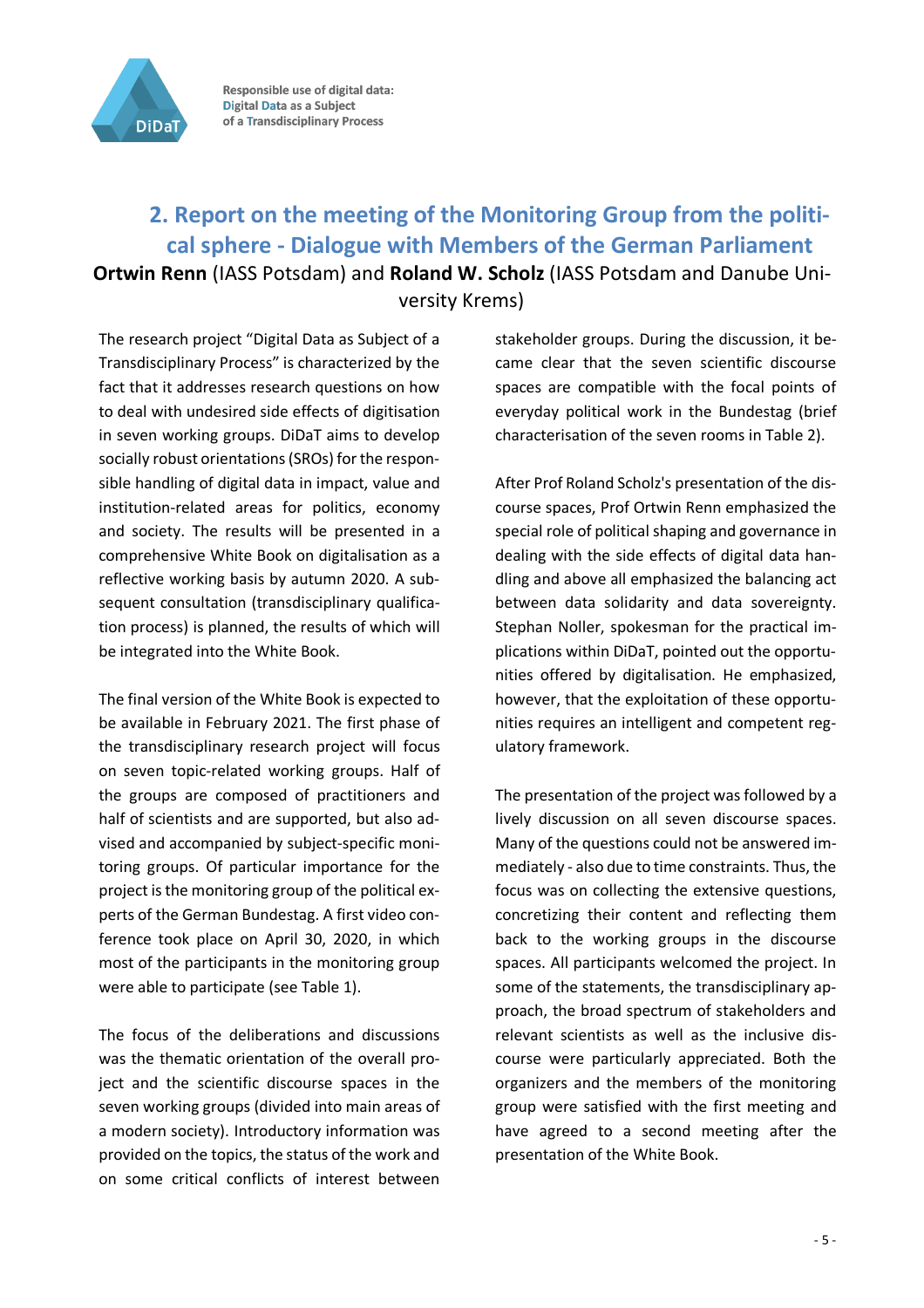

#### **Statement from the transdisciplinary management committee** of Stephan Noller

- Comment from the point of view of the practice management
- Courageous to invite me as a fan of digitisation as a "clear proponent of the doer side to design digitalisation more cleverly and to set guard rails, monitoring - better than to be on the prevention side".
- But perceives the potentially dystopian side
- Welcomes critical discourses and inter/transdisciplinary approach
- Example: Ubirch Proposal: Blockchain fingerprints (Corona)
- School during Corona, absurd situation
- see also interview of May  $3^{\text{rd}}$

àhttps://www.jungundnaiv.de/2020/05/03/constanze-kurz-ueber-die-corona-app-folge-460/

#### **DiDaT Websites**:

- http://www.didat.eu/homepage.html
- https://www.iass-potsdam.de/en/research/didat

#### **DiDaT short brochure**:

https://www.iass-potsdam.de/sites/default/files/2020-03/DiDaT%20Kurzbroschu%CC%88re%20V13\_EN.pdf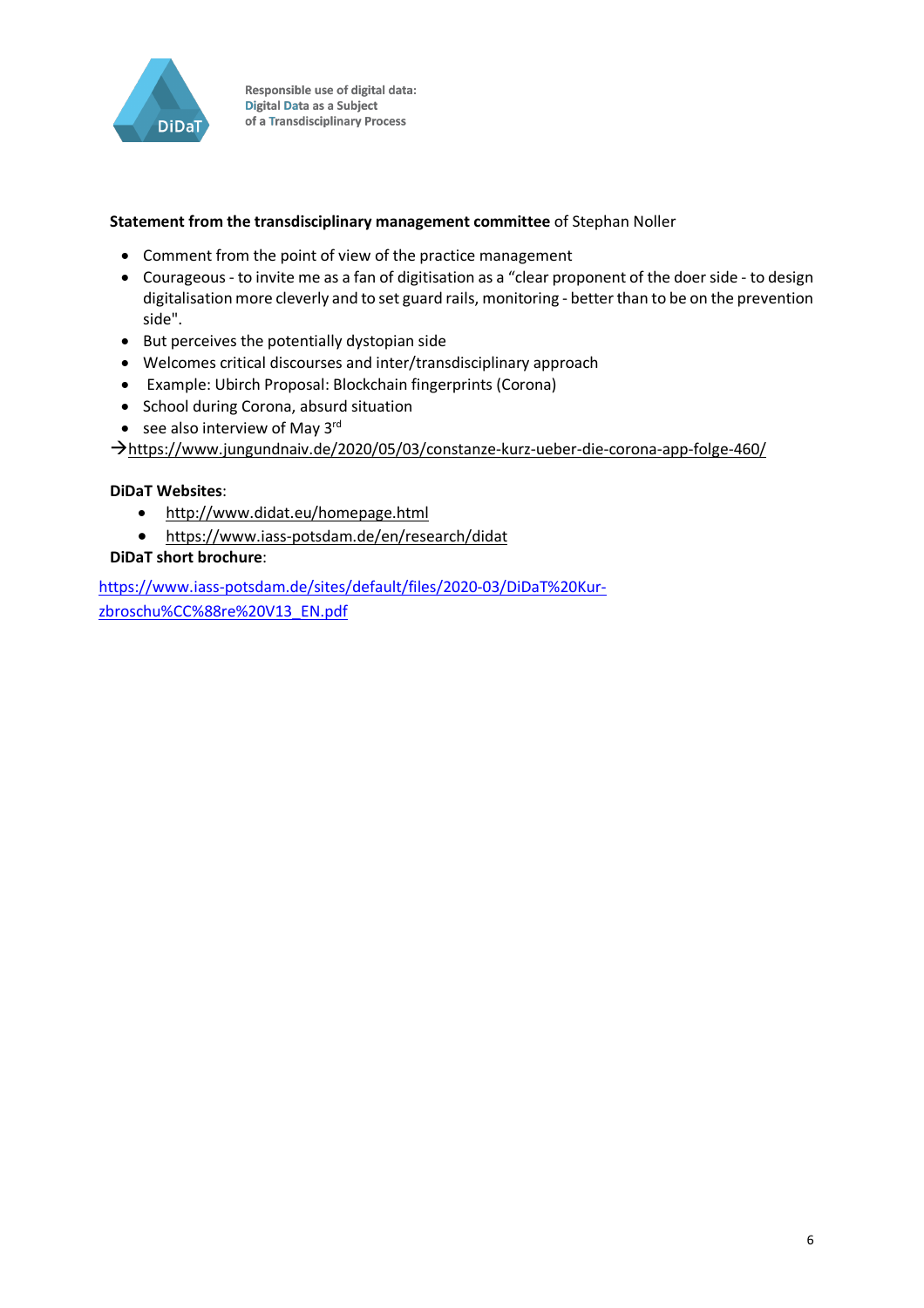

|                           | Parliamen-         |                                                                    |
|---------------------------|--------------------|--------------------------------------------------------------------|
| <b>Name</b>               | tary Group         | <b>Function</b>                                                    |
| Dr Jens Zimmermann        | <b>SPD</b>         | Digital policy spokesperson                                        |
|                           |                    | Spokesperson for Digital Policy and Chairman of the Digital Agenda |
| <b>Manuel Höferlin</b>    | <b>FDP</b>         | Committee                                                          |
| Tabea Rößner              | <b>Green Party</b> | Spokeswoman for network policy                                     |
| <b>Tankred Schipanski</b> | <b>CDU</b>         | Digital policy spokesperson                                        |
| <b>Maik Beermann</b>      | <b>CDU</b>         | Chairman of the CDU Digital Agenda Committee                       |
| Dr Petra Sitte            | Left Party         | Member Digital Agenda Committee                                    |
| <b>Dr Anna Christmann</b> | <b>Green Party</b> | Member Digital Agenda Committee                                    |
| <b>Marc Biadacz</b>       | CDU                | Member of the Enquete Commission "Artificial Intelligence"         |

*Table 1: Participants (in the process) of the political monitoring group.*

*Note: Dr P. Sitte and Manuel Höferlin could not attend the meeting, but were involved in the process.* **Participants DiDaT** (transdisciplinary management and staff) and **IASS representatives** (Communications Department): Ortwin Renn (IASS), Roland W. Scholz (IASS, BTU and DUK), Stephan Noller (DiDaT Head of Economic CEO Ubirch GmbH & BVDW), Markus Beckedahl could not attend, Dirk Marx (DiDaT - BTU), Verena van Zyl-Bulitta (DiDaT - IASS); Jonas Brandhorst (IASS), Matthias Tang (IASS)

*Figure 2: Participants of the meeting on 30th April 2020: Tabea Rößner, Dr Anna Christmann, Dr Petra Sitte, Maik Beermann, Dr Jens Zimmermann, Manuel Höferlin, Tankred Schipanski, Marc Biadacz.*

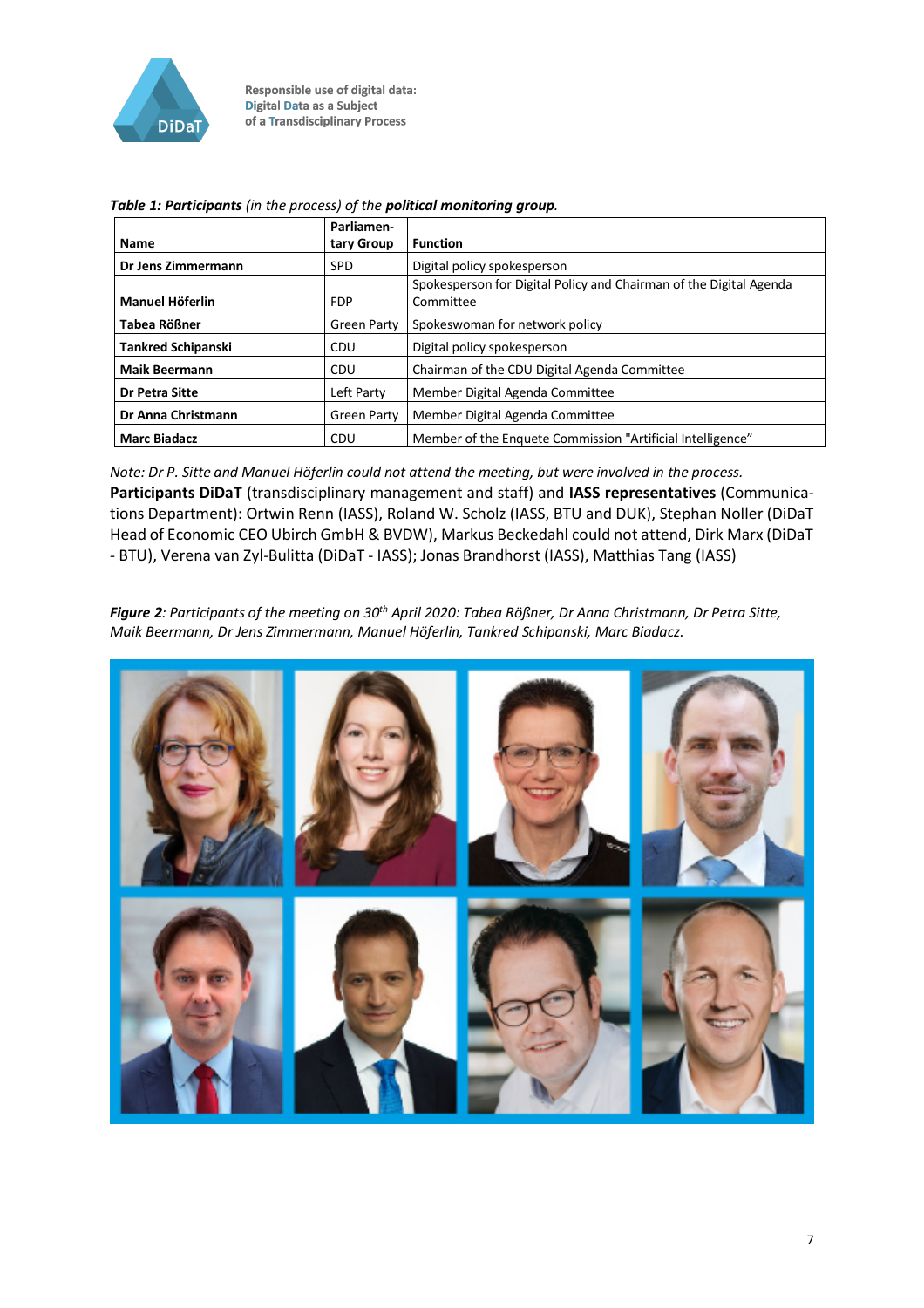

#### *Table 2: Brief characterization of the seven discourse spaces.*

| VR 01 - Mobility                                                                                                                                                                                                                                                                                                                                                                          |                                                                                                                                                                                                                                                                                                                                                                               |  |
|-------------------------------------------------------------------------------------------------------------------------------------------------------------------------------------------------------------------------------------------------------------------------------------------------------------------------------------------------------------------------------------------|-------------------------------------------------------------------------------------------------------------------------------------------------------------------------------------------------------------------------------------------------------------------------------------------------------------------------------------------------------------------------------|--|
| Very strong disruptive changes in the transport system<br>$\bullet$<br>Transformation of the system of the German automotive industry<br>$\bullet$<br>$\bullet$<br>$\bullet$<br>What will the reliable infrastructure operators of the future look like?<br>$\bullet$                                                                                                                     | How are platforms organised and innovative mobility services provided, and to what (in)favour is the mobility chain changing<br>Question of data allocation, how should it be designed or constructed from a social point of view?                                                                                                                                            |  |
| VR 02 - Health                                                                                                                                                                                                                                                                                                                                                                            |                                                                                                                                                                                                                                                                                                                                                                               |  |
| $\bullet$<br>Digital health applications are highly controversial, norm-led<br>$\bullet$<br>Weaknesses and strengths of digital systems and health services<br>$\bullet$<br>Quality certification of digital health services<br>$\bullet$<br>$\bullet$<br>$\bullet$<br>VR 03 - Future of SME                                                                                              | Digital patient file vs. own condition, assessment of the doctor, what counts more?<br>National Health Portal - as a kind of clearinghouse, for performance of services<br>Good models for the interaction between digital data and health technologies                                                                                                                       |  |
| $\bullet$                                                                                                                                                                                                                                                                                                                                                                                 | Risks posed by platforms; willingness and ability to adapt to digitalisation is limited, but knowledge is also only available to a limited                                                                                                                                                                                                                                    |  |
| extent<br>IHK, companies need new strategies that are useful for SMEs<br>$\bullet$<br>$\bullet$<br>$\bullet$<br>Role of the platform economy<br>$\bullet$<br>$\bullet$<br>$\bullet$                                                                                                                                                                                                       | Industry 4.0 - SMEs become an extended workbench, production processes, much outsourcing<br>This requires a more comprehensive development of competence in small and medium-sized enterprises<br>GWB - Unfair Competition Act - "we are mostly addressing this issue by considering this law"<br>Monopoly and competition law are central alongside liability law (RS reply) |  |
| VR 04 - Agriculture / Agro-food chain                                                                                                                                                                                                                                                                                                                                                     |                                                                                                                                                                                                                                                                                                                                                                               |  |
| $\bullet$<br>digital agriculture<br>Technologies for nature conservation, sensors, quality of ecosystems<br>$\bullet$<br>$\bullet$<br>Discourse in a broadly diversified group<br>$\bullet$                                                                                                                                                                                               | Fears of parts of nature conservation groups that some players (BASF, VDMA) are driving further automation and intensification with<br>Farmers' federation, DLG - different interpretations of agricultural objectives                                                                                                                                                        |  |
| VR 05 - Social Media                                                                                                                                                                                                                                                                                                                                                                      |                                                                                                                                                                                                                                                                                                                                                                               |  |
| Clearly structured through restriction to effects on the individual<br>$\bullet$<br>$\bullet$<br>Digital violence, social pressure, polarization<br>$\bullet$<br>Impairment of the capacity for democracy<br>$\bullet$<br>$\bullet$<br>One would have to think about<br>$\bullet$<br>advisory councils, mixed forms of discourse, and<br>$\bullet$<br>$\bullet$                           | Internet addiction or overuse and effects on well-being is a major problem<br>A kind of "data pervasion law" would make sense to create interfaces to large providers<br>institutionally about new forms of intersection (social and technical possibilities)                                                                                                                 |  |
| VR 06 - Trustworthiness of information & 07 Cybercrime were presented together                                                                                                                                                                                                                                                                                                            |                                                                                                                                                                                                                                                                                                                                                                               |  |
| Trustworthiness<br>$\bullet$<br>Law enforcement is at risk<br>$\bullet$<br>Legal system is called into question<br>$\bullet$<br>Ways to assess the correctness and falsity of digital data are lacking<br>$\bullet$<br>Deep fake, fake news<br>$\bullet$<br>Blockchain, retraceability<br>$\bullet$<br>Amazon has started to use a very hidden, slowly accessible data layer<br>$\bullet$ |                                                                                                                                                                                                                                                                                                                                                                               |  |
| verification of forgery, civil law, handling such things<br>$\bullet$                                                                                                                                                                                                                                                                                                                     |                                                                                                                                                                                                                                                                                                                                                                               |  |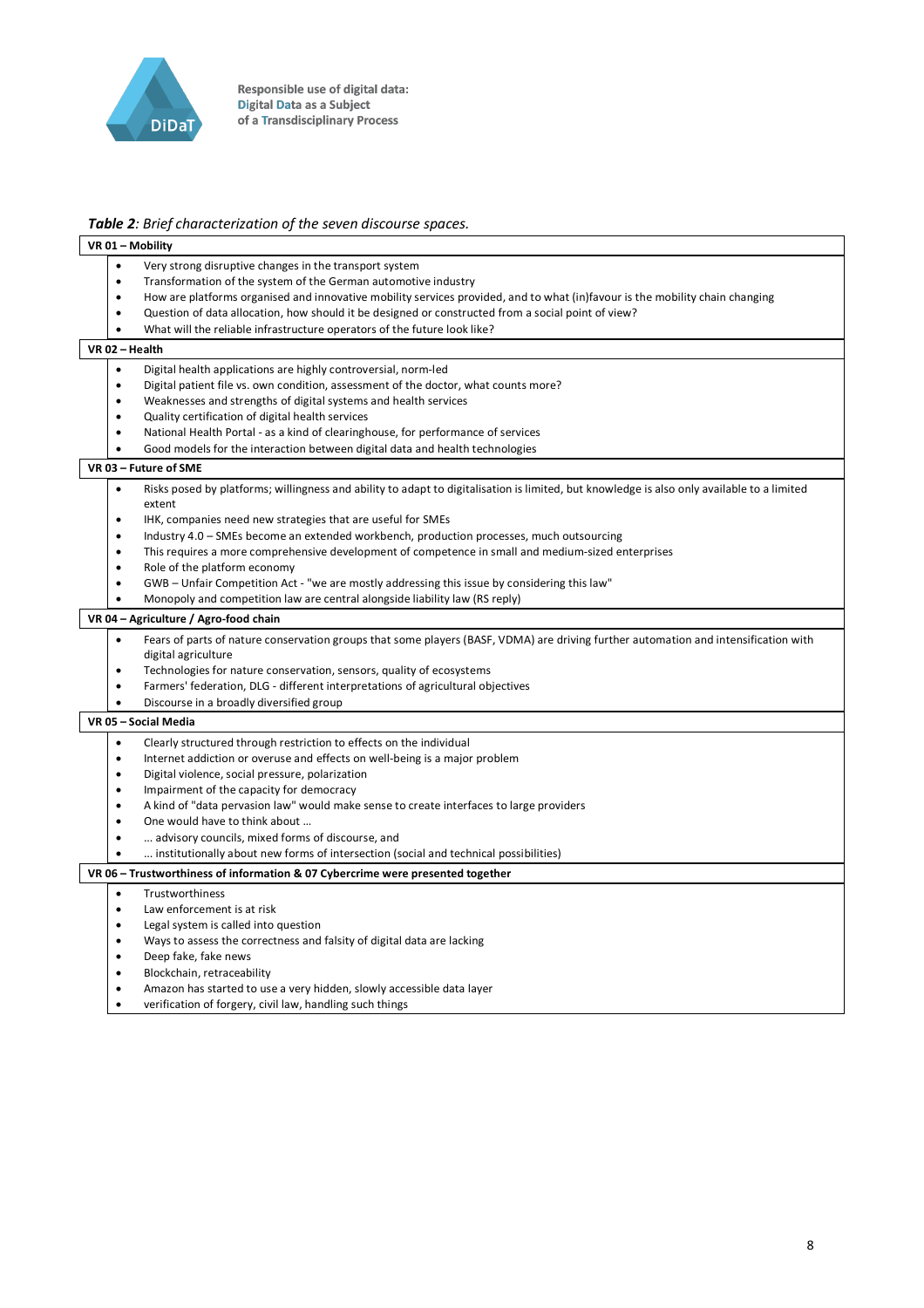

## **3. Deepening research and transdisciplinarity laboratories**

**Roland W. Scholz** (IASS Potsdam and Danube University Krems) und **Magdalena Mißler-Behr** (Brandenburg University of Technology Cottbus-Senftenberg)

In the second year of the DiDaT project, the **participatory deepening research** on central and insufficiently answered questions on dealing with unintended side effects of digitalisation is planned. On the other hand, examples and models for dealing with the requirements of adapting to digital worlds will be tackled in a constructive manner within the framework of **Transdisciplinarity Laboratories (Td-Labs)**.

The difference between participatory deepening research and Td-Labs is that the former focus on a scientific treatment of unresolved questions. For example, it is unclear what negative effects arise from nutritional recommendations based on genetic analyses. A further issue for deepening research is the unclear statements about digital players in the health market. When and how will digital actors replace which traditional health professionals?

For the Td-Labs, various (practically relevant) research questions will be dealt with that have arisen in the process of project work in the first two years of DiDaT and are important for the wellfounded derivation of socially robust orientations. The DiDaT project has **developed the Participatory Scenario Analysis and Evaluation Tool** within the framework of the **DiDaT Method Laboratory**,

which can support deepening research and activities in the Td-Labs.

In **participatory deepening research**, the construction of the research question, the planning of the project, etc. is mainly determined by the researchers. Thus, under the direction of Dr C. Sindermann, members of VR'5 Social Media and VR07 Cybercrime have submitted a major research proposal together with researchers from IASS (Dr Schweizer). In the **transdisciplinary action research** in the Td-Labs a joint definition of project goals, procedure and results for tasks planned with the participating companies and other stakeholders is planned. We use the term action research here because the project should also have a direct local benefit. 3-5 Td-Labs are planned. One of these labs will deal with the adaptation performance of SMEs. Another lab will be placed in the area of data economy. For an exchange of further ideas for Td-Labs, please contact the project management.

Due to the somewhat delayed preparation of the White Book, which was extended by the consultation process, these projects will probably extend beyond the duration of the DiDaT project (end of October 2021).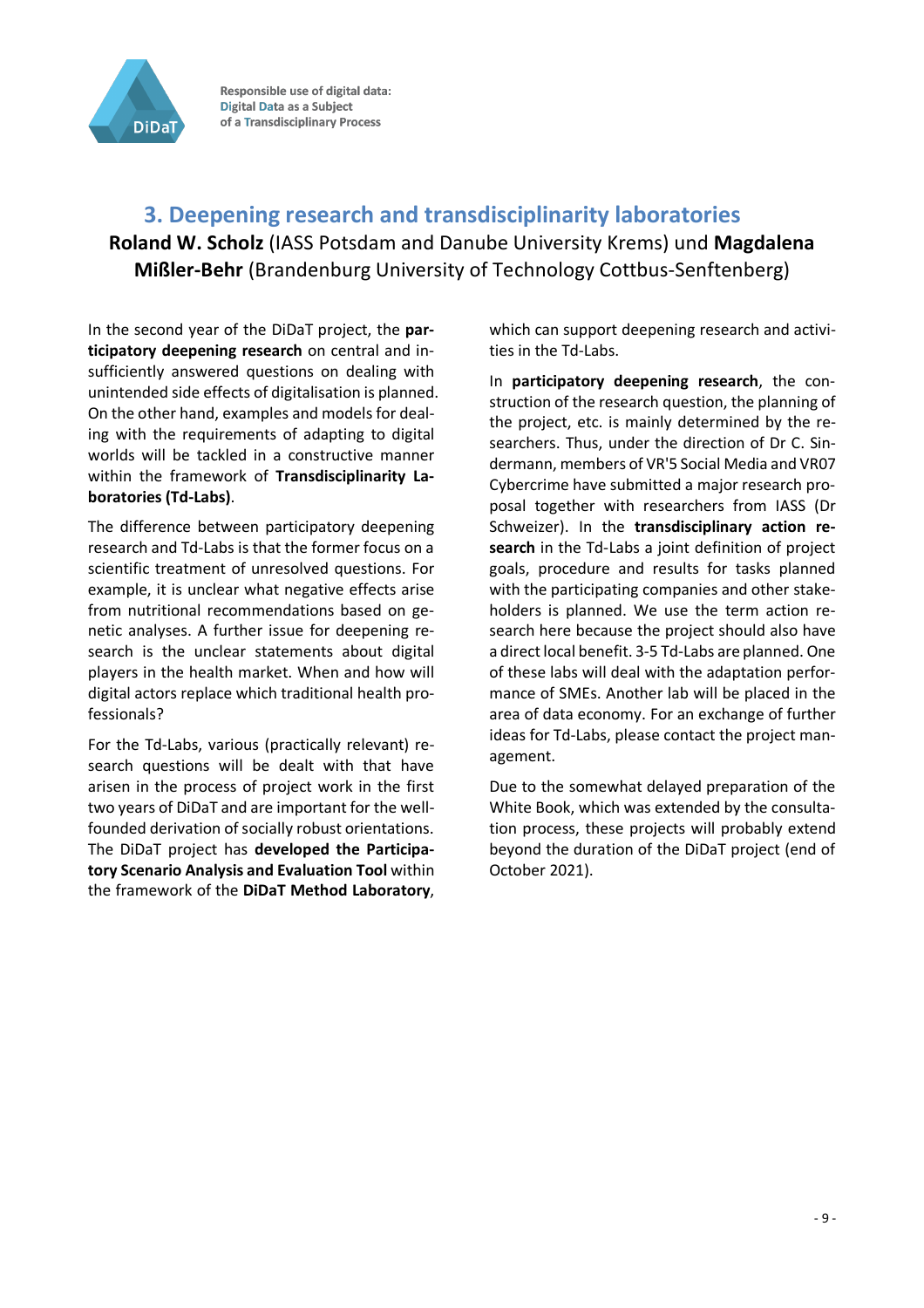

## **4. How is DiDaT transdisciplinary? Dirk Marx** (Brandenburg University of Technology Cottbus-Senftenberg)

In the context of this newsletter, from the perspective of the accompanying project management, I am particularly interested in writing about where, in my subjective view, we currently find ourselves in the transdisciplinary process. However, in the context of the project phase - preparation of the SIs - the question of how the process is to be understood is, in my view, more obvious than ever, since all those involved are in what is usually a "new environment" for them and are facing the tasks of DiDaT.

This devotion ranges from someone's head under water to someone who has hardly gotten wet. This does not make it easy to write about it, because it is obvious that different temperaments, starting from different worldviews, fight, argue and wrestle for a goal. As the next step after the generation of the first 2000 words of each SI, the White Book chapter follows.

The subject of this project DiDaT combines what I am now trying to concretize through words in such a way that it is scientifically but also practically easy to read and understand. The following tripartite structure is intended to create transparency, so that it can be recognized that actually separate ways of working in and by DiDaT are "ways and means" or modalities.

- 1. combine individual, systemic (inter)disciplinary or typical professional working methods
- 2. to use knowledge from theory and practice as new common experience in such a way that **new knowledge is generated and evaluated in a common process**
- 3. crossing borders and inviting people to continue to do so for particular reasons

I am now concerned with legitimizing the reference of different categories of knowledge

(cognitive, experienced, intuitive, cultural) in front of the face of society (and the criteria of scientific compatibility) in such a way that we are aware, within the framework of DiDaT, to recognize and experience an individual and special also common way, with the aim that such knowledge is placed and put together by us. Mere joining is not the same as the knitting of a pattern. No, many a fine thread (representing a thought) does not stand up to the urgently strong thread (the always already resilient concept), but wants to be woven into the common pattern. This attitude of insisting on it is a first transformative addition to the points 1 and 2 above. Like a bridge, the arguments fixed there are visibly connected to a record. However, connectedness is a rather unscientific than emotional tendency to want to put things together and because it pleases, to leave it that way.

In today's transdisciplinary approach, the border is a final metaphor for the fact that there can never be enough courage and audacity. Misunderstandings require tolerance - perhaps they are part of the system and are quickly considered normal. Corrections in the transdisciplinary process become less necessary with each step, if the Td-Review process takes place in a non-subversive way. But, as if not drowning and always wanting to get safely to another shore, it takes a sea voyage and the courage to want to reach new islands with the crew that has been on board from the beginning.

Finally, allow me to express my gratitude to you all. Only you have made it possible for me to create this first reflection - and if it pleases you, others will follow. For it is only through our cooperation that "new" thoughts and experiences come into being, and I consider this to be a special transdisciplinary achievement for science in the context of co-creative processes and because of our special encounter.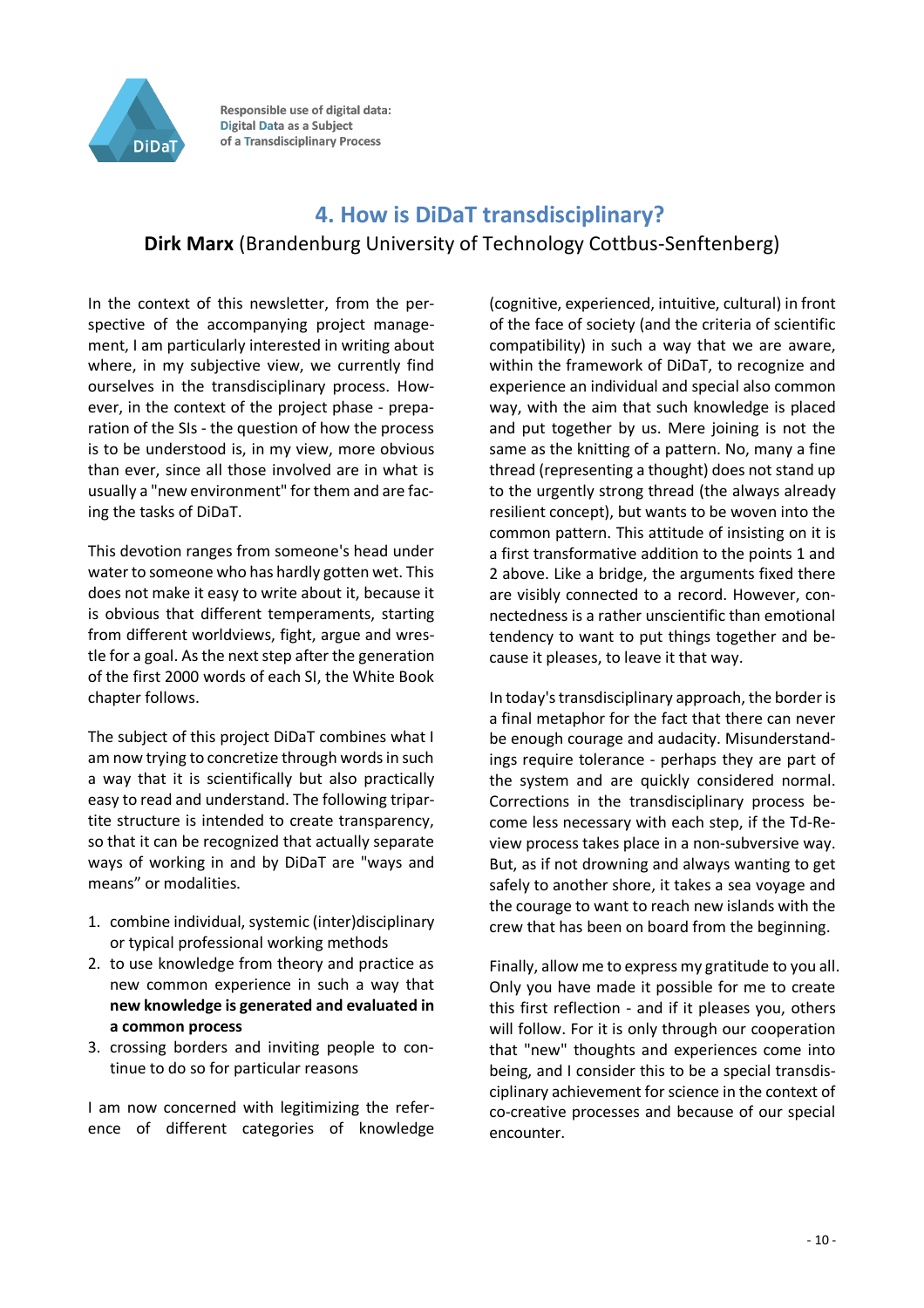

## .**5. Transdisciplinary consultation of the DiDaT White Book Roland W. Scholz** (IASS Potsdam and Danube University Krems) and **Eike Albrecht**  (Brandenburg University of Technology Cottbus-Senftenberg)

The seven main chapters of the **DiDaT White Book "Orientations for a responsible use of digital data: Results of a transdisciplinary process"** provide socially robust orientations (SRO) for users, decisionmakers and political regulators of the digital infrastructure on the topics of vulnerability spaces in the White Book.

The development of the contents and the SROs was carried out in a transdisciplinary manner. In all groups and at all levels of the project, an equal number of scientists and practitioners worked together on an equal footing with their respective formal competences. Thus, a balance in the process was lived out and was not just on paper. The selection of the scientists was based on the thematic competences. An extensive stakeholder analysis was carried out to fill the position of the practitioner bank. Each relevant stakeholder group was to be represented by a delegate. Stakeholder groups were generally defined as **groups of actors**<sup>4</sup> who are **affected** by the use of digital domains in a specific area (e.g. mobility or agriculture), who were **responsible** for the negative (while there might also be positive) impact of the use of digital data or who can **contribute to reducing the consequences** (regulatory function).

A **pluralistic approach** was thus followed in the stakeholder analysis. The aim was to consider the various interests and perspectives in the formulation of socially robust orientations. In some extensive vulnerability spaces, however, it was difficult or impossible to achieve this in a balanced and complete way due to the small number of only six practitioners. In principle, however, care was taken to ensure a balanced staffing.

#### **On the objectives of the discursive consultation of the White Book**

In order to support the balance, the factual accuracy and the practicability/feasibility of the SROs, which is necessary for broad acceptance, the first complete version of the DiDaT **White Book**, which has been reviewed by academics and practitioners, and the supplementary materials (**Supplementary Information, SI** for short) to the White Book will be submitted to a **participatory consultation process**. We use the Swiss term for consultation, "Vernehmlassung" (in the broader sense), since it corresponds very well to the deliberative transdisciplinary process in terms of procedure and basic ideas.

The origins of the consultation concept (in the broadest sense) date back to the nineteenth century. The aim was to involve not only state actors (such as cantons and municipalities) but also associations and estates in the definition and formulation of social regulations and laws, and thus "to include" historically established structures in the analysis, also in order to do better justice to a "social factual situation" (Blaser, 2013). Thus, the collection of practical and scientific knowledge can be seen in the light of this idea of Swiss grassroots democracy.

 $\overline{a}$ <sup>4</sup> In VR02 Health, the stakeholder groups were defined on the basis of a system model.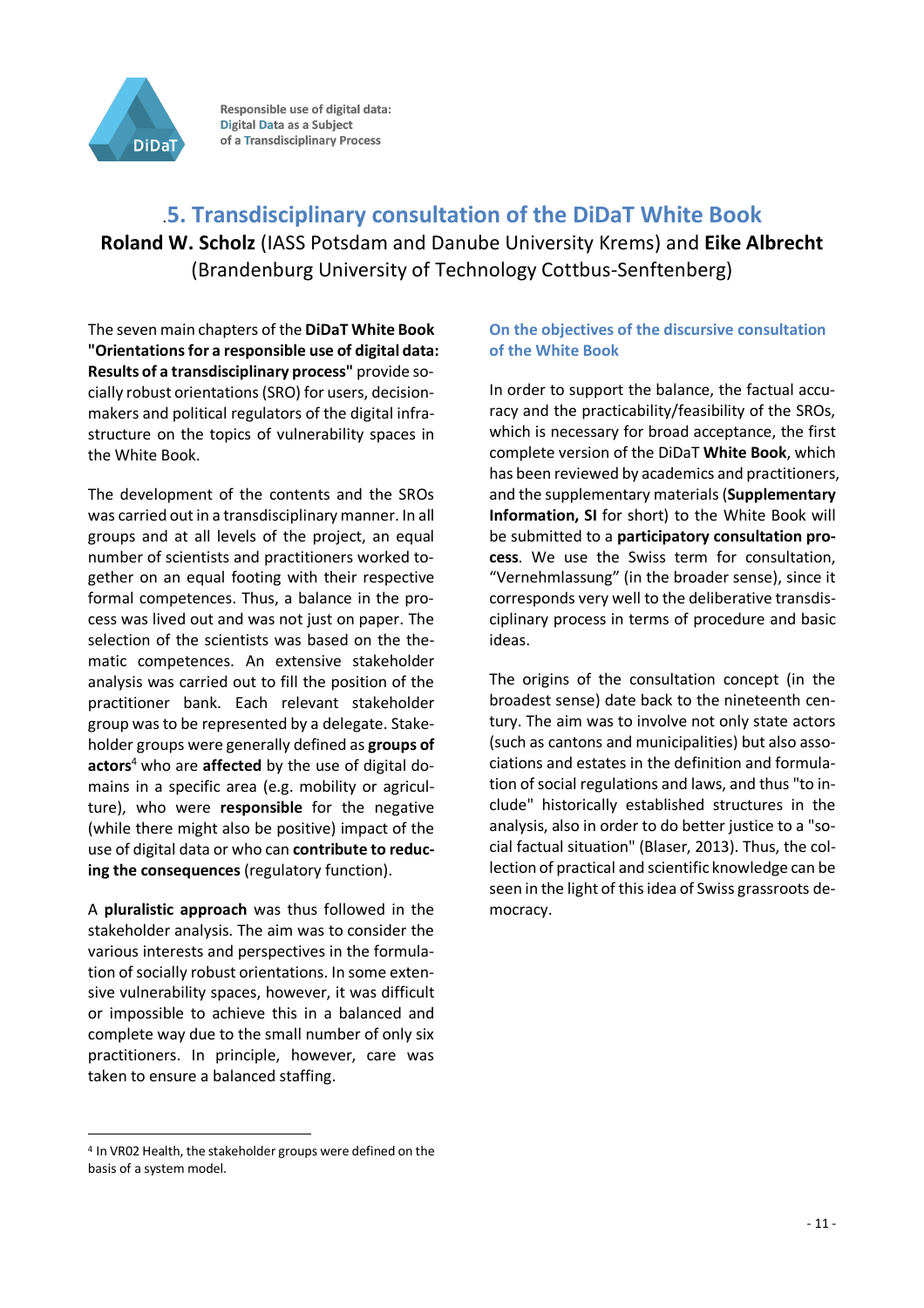

*In Switzerland, the purpose of the consultation process is to enable different stakeholders to deal with a defined issue, to read and understand it, to evaluate it, to identify false statements and to formulate arguments for them, which are then incorporated into the decision-making process " (Roth-Godat, 2020)*

Consultation procedures (in the broad sense) are not only carried out in the phase of the preliminary proceedings for constitutional amendments or draft laws, etc., but also in the phase of the preparation of the draft laws. (Confoederatio Helvetica, 2020), but are also applied in other<sup>5</sup> contexts.<sup>6</sup>

Since the DiDaT White Book is not used to prepare laws by an appointed commission of experts, but rather to develop SROs for a responsible handling of data through the interaction of science and practice, we use the term **transdisciplinary consultation** (Td-Vl).

#### **Features of the transdisciplinary consultation on the DiDaT White Book**

A transdisciplinary consultation is a specific form of discursive consultation. It includes **written statements** from a large circle of stakeholders, companies, associations, other organizations, personalities and public institutions. The written comments on a main chapter of the White Book are made the subject of a discussion forum, in which

 $\overline{a}$ 

the representatives of various positions have the opportunity to check the factual accuracy and to introduce additional points of view and arguments and contribute to improving the SRO.

In order to achieve this, all chapters of the DiDaT White Book are to be sent to 30 to 50 companies, organisations and individuals (stakeholder groups) with the request for a written statement.

The aim of SROs is to describe a framework (and measures), based on a common problem definition supported by as many people as possible, which outlines or describes/limits the scope of future solution strategies/problem solutions. This space can be described in a certain way as a kind of **negotiation space**. In the theory of conflict resolution, the negotiation space is considered to be those possible future states which are either equally or more beneficial to all participants than the current state (the status quo).

The organisations and persons involved in the consultation process are appealed to not exclusively (or primarily) represent their interests and positions (i.e. to lobby in extreme cases), but also to look specifically for solutions in which the overall profile of the solutions leads to very good benefits for almost everyone, if this is associated with minor losses for individual parties. We believe that by including such solutions, which send out strong cooperative signals, the scope for problem-solving can be positively expanded.<sup>7</sup>

<sup>5</sup> In the German legal system, the procedures that are closest to this type of consultation are those of consultation in the legislative process or the participation of public bodies (socalled TöB) as well as, if applicable, public participation in administrative proceedings (Krause, 2017). These also exist in German law. A special feature of the Swiss legal system is, however, that the consultation process is intended to make known counter-positions to the legislative or other plans in order to integrate them into the law. In this respect, there is a much greater incentive in Switzerland to balance opposing positions, because otherwise a referendum is likely to threaten the process, or there is a risk of (mis)success in a referendum.

<sup>&</sup>lt;sup>6</sup>. We would like to point out that the consultation procedure in Switzerland was strongly criticised in the 1990s (Müller, 1997). Consideration was even given to abolishing this form of preparing laws and regulations. The reason for this was that the consultation procedure had not managed to develop from a "Helvetic ritual" into a (modern) participatory instrument of democracy (Müller, 1997, p. 17). In particular, the lobbying of associations was viewed critically from various sides.

<sup>7</sup> We propose here, following the term "close to Pareto optimal" coined by Joseph E. Stiglitz, the term "almost optimal, highly cooperative" Pareto optimal solution. This means, for example, that in such a procedure one party refrains from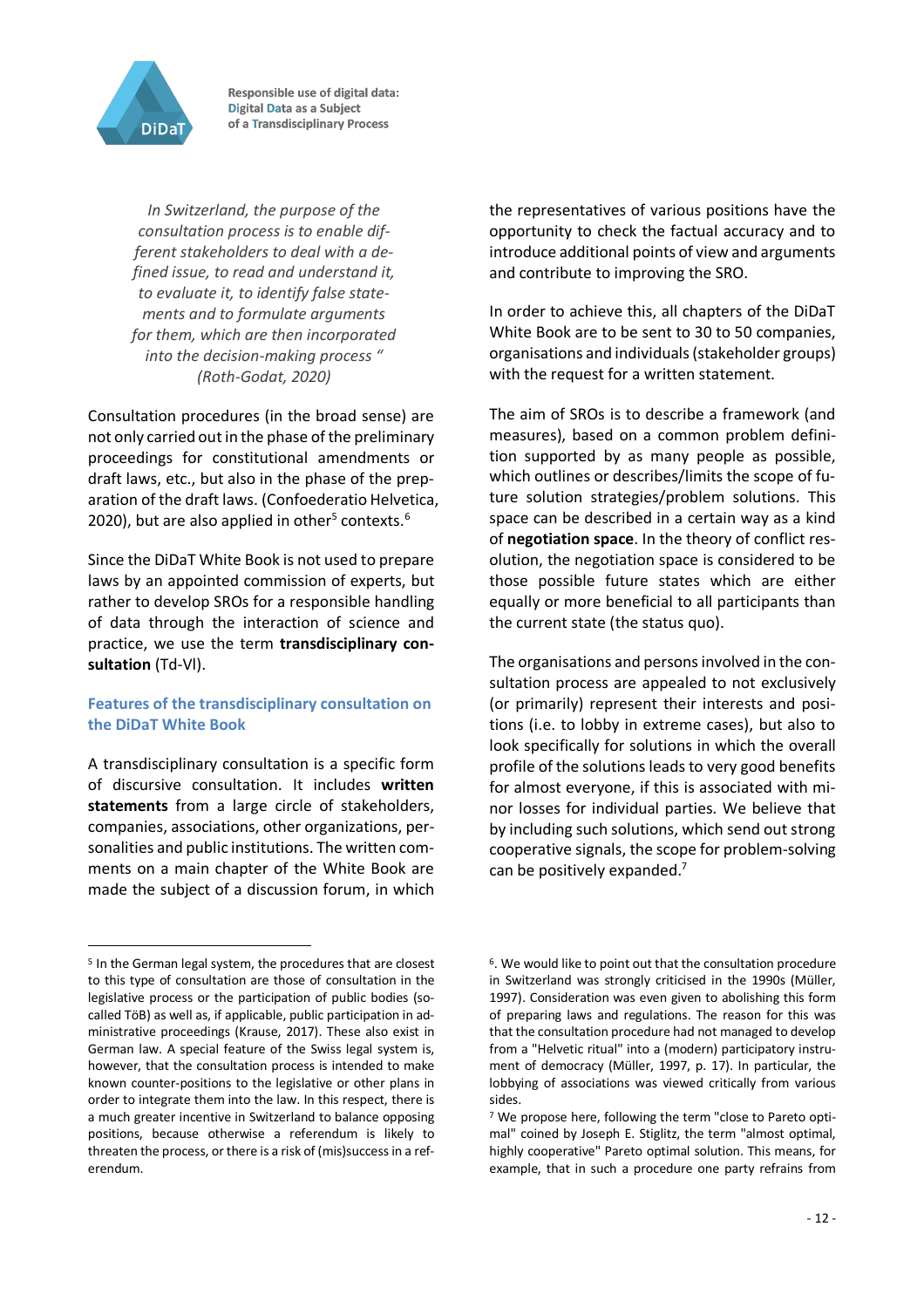

#### **Procedure of the consultation procedure**

Originally it was planned to hand over the chapters of the DiDaT White Book including their supplementary information to the targeted public on **23 June 2020** and to start the consultation process. This date had to be postponed, primarily due to the Corona crisis and the unexpected considerable additional burdens on a large part of the transdisciplinary process. We first planned for a **postponement of one month**, i.e., until July 23, 2020, which was partly feasible for some working groups. The reviewed and revised supplementary information and the equally reviewed chapters of the handbook should be completed in such a form.

The first step after this is to identify the 30-50 stakeholder groups (in the coming weeks). This process will take into account aspects of plurality, opinions, the importance of those who take a stand, and the need for vulnerable and sensitive groups to be especially heard and given a voice. Of course, the selection cannot be complete, but at best a robust representativeness can be aimed for. The selection should be designed in such a way that even if individual important stakeholders are not included, a robust overall picture is still maintained (Scholz, 2017). All stakeholders of the Di-DaT process will be involved in this process.

The process of selecting the representatives of stakeholder groups will begin in the coming weeks. Requests should be sent and a written feedback from the representatives of the stakeholder groups should be sought.

In order to achieve this, a consultation process will be started, which is in principle open to all stakeholder groups. This means that, as is customary in a Swiss consultation process, **anyone can in principle participate in the process with objections, suggestions, comments, etc.** At the start of the consultation process, companies, organisations and individuals for whom the SROs are of

 $\overline{a}$ 

particular importance and which include sensitive stakeholder groups are requested to submit written comments.

The first step of sharing the information that forms the basis of the discursive consultation, is the request to participate. With this request, an overview of others that are also requested at that time will also be sent. This should serve to make further suggestions for other participants, if necessary, for example if a better balance can be achieved among the respondents.

Written feedback should be provided in the same structured form for all participants. The format and the length of the statement should be limited by its scope/length, so that a response can be made in a timely manner and its processing in the DiDaT project team and in the author teams remains feasible and straightforward.

By sending the request, the organisations and persons can decide whether they want to receive the DiDaT White Book and supplementary materials in electronic and/or printed form for readability preferences. Feedback will be provided in electronic form on a special template or via a platform.

A summary of the feedback will be compiled in a booklet and made available in electronic form to all those involved. At workshops to be held for each vulnerability space, the feedback received will be discussed in November/December. For this purpose, participants will be selected to represent specific positions. The teams of authors of the chapters of the handbook will present suggestions for redesigning statements, sections or possibly individual chapters of the handbook. On this basis, a revision of the chapters will take place by 15 January 2021.

The questions, problems and points of view for which no formulations/solutions acceptable to all are found or with which individual key parties do

achieving the status quo while accepting a small loss if all other parties can achieve a (large) profit.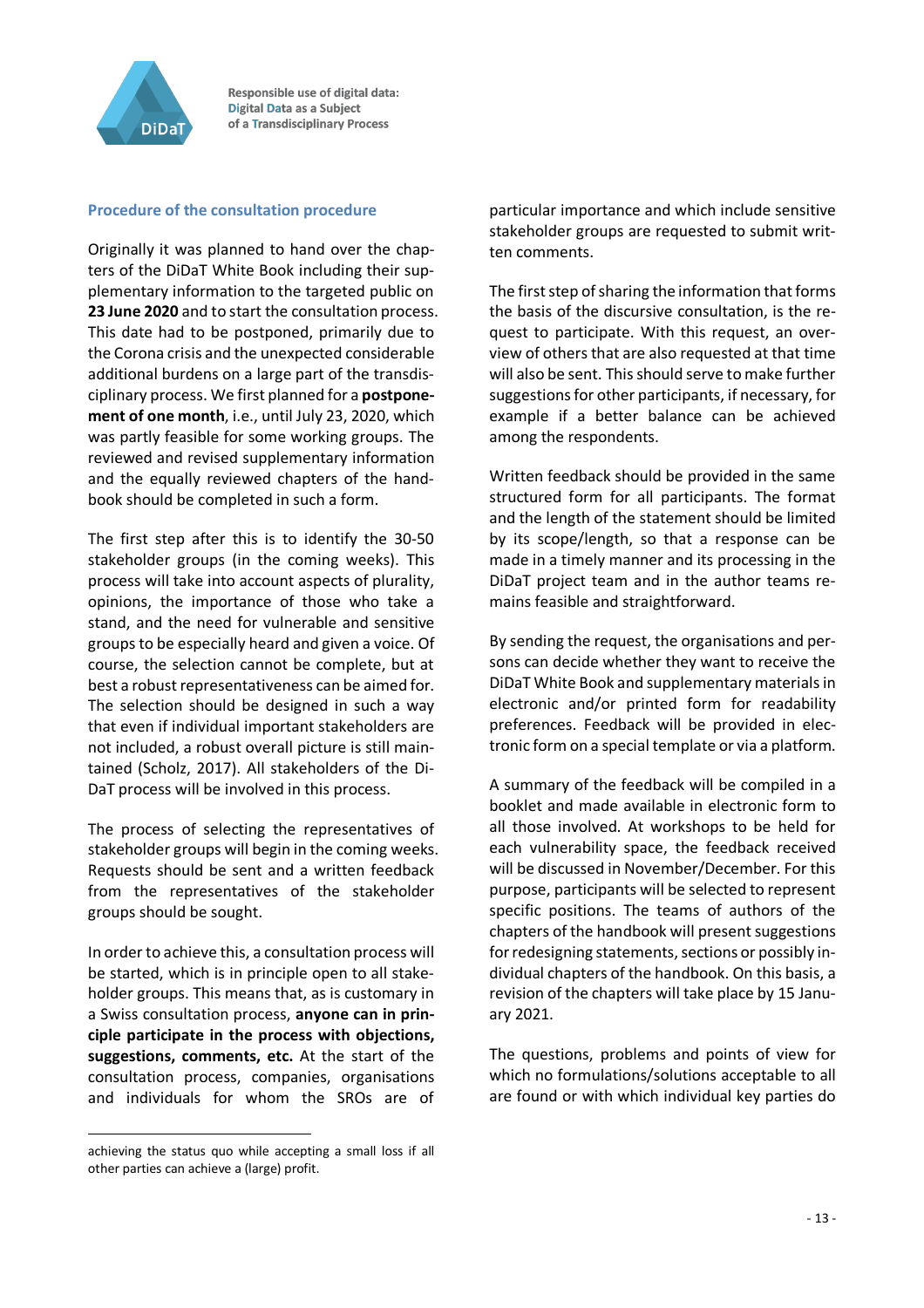

not agree are presented in a special section following the revised chapters.

#### **Literature**

- Blaser, J. (2013). *Das Vernehmlassungsverfahren in der Schweiz: Organisation, Entwicklung und aktuelle Situation* (Vol. 191): Springer-Verlag.
- Confoederatio Helvetica. (2020). Vernehmlassungsverfahren. Retrieved from https://www.admin.ch/ch/d/gg/pc/index.ht ml on 20th June 2020.
- Krause, J. (2017). Partizipation und Beteiligung bei kommunalen Verkehrsprojekten. In *Handbuch der kommunalen Verkehrsplanung* (pp. 77. Ergänzunglieferung). Frankfurt: VDE.

The 3rd Stakeholder Conference, at which the final version of the White Book will be presented to the public, will take place in February 2021.

Müller, H. M. (1997). Vernehmlassungsverfahrenhelvetisches Ritual oder modernes partizipatorisches Instrument der Konkordanzdemokratie? *Gesetzgebung heute, 8*(2), 17-41.

- Roth-Godat, c. (2020). Die Vernehmlassung als ein wesentliches Element der Schweizer Diskurskultur. In *DiDaT Newsletter* (pp. 8). Potsdam: IASS.
- Scholz, R. W. (2017). Managing complexity: from visual perception to sustainable transition management. Contributions of Brunswik's Theory of Probabilistic Functionalism. *Environment Systems and Decisions, 37*(4), 381-409. doi:DOI 10.1007/s10669-017-9655-4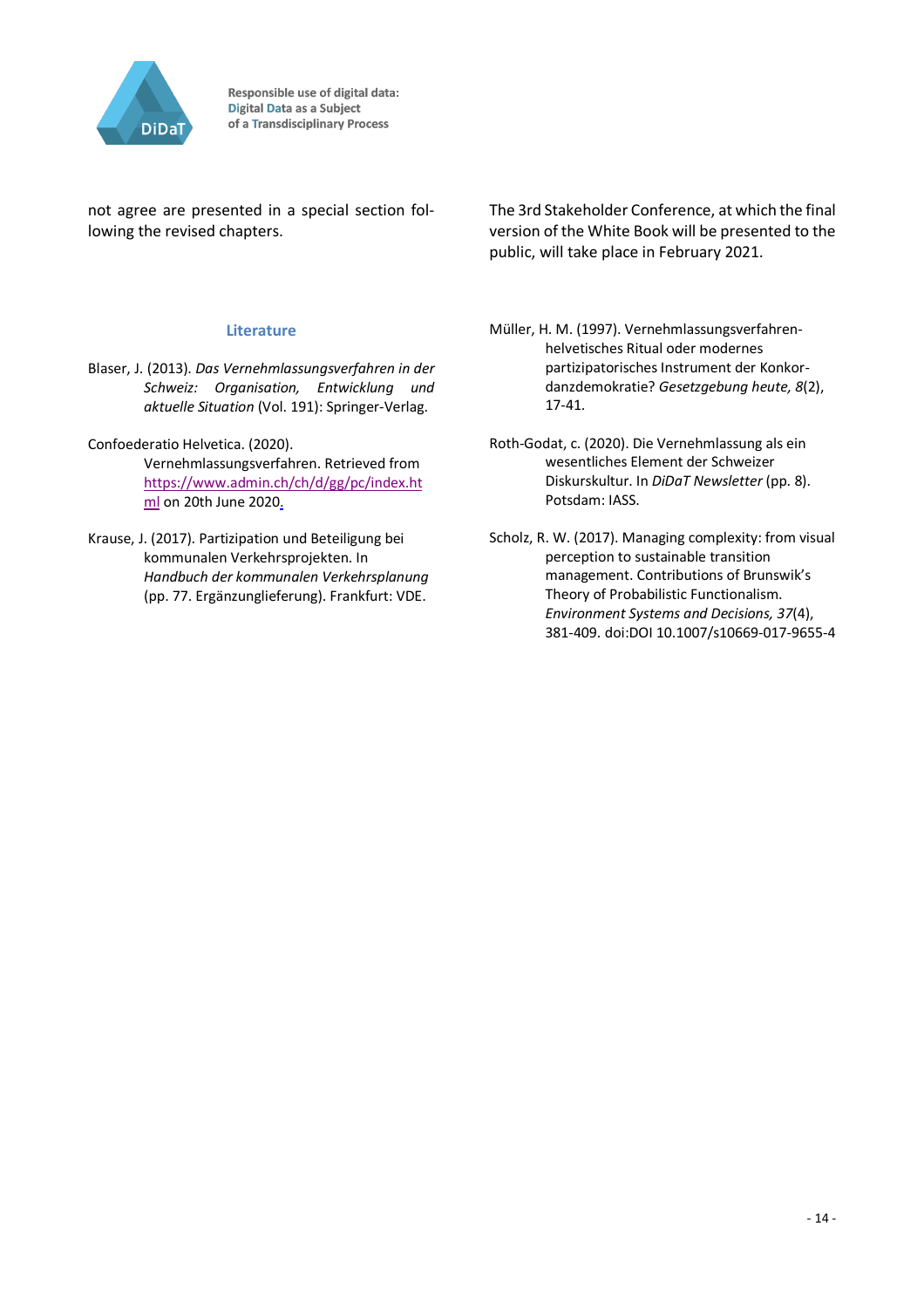

## **6. White Book contents and excerpt**

**Responsible use of digital data: Orientations of a transdisciplinary process** Editors: Roland W. Scholz, Markus Beckedahl, Stephan Noller, Ortwin Renn8

**Part 1**: Unintended side effects of ownership, economic value, access, and use of digital data – a sustainable development perspective

A major 15.000 Word paper on the digital transformation, coupled human  $\times$  digital environment systems, and the specific role of digital Data

**Part 2**: Unintended side effects in impact, value, and regulation-oriented vulnerability spaces (with respect to digital data use)

- (i) Impact-oriented spaces
	- (1) Mobility
		- SI1.1 Data culture SI1.2 Mobility offers SI1.3 Spatial effects SI1.4 Resource consumption SI1.5 Added value
	- (2) Public Heath SI2.1 Shift of interests SI2.2 Quality v. Diagnostics SI2.4 Data-driven personalization SI2.6 Communication SI2.8 Patient Expectations SI2.9 Healthcare system
	- (3) Future of SMEs SI3.1 Platform Dependence SI3.2 Cloud providers SI3.3 Production networks SI3.4 IoTization SI3.5 Organizational Change SI3.6 Employee qualification
	- (4) Agriculture

 $\overline{a}$ 

- SI4.1 Ecological effects SI4.2 Diversity of actors SI4.3 Data rights SI4.4/5 Loss of knowledge/full automation SI4.6 loss of value added
- SI4.7 Food Security

<sup>8</sup> Ortwin Renn and Roland Scholz are scientists; Science and Technology Studies (STS) and coupled human environment systems; Markus Beckedahl (https://en.wikipedia.org/wiki/Netzpolitik.org; https://de.wikipedia.org/wiki/Markus\_Beckedahl) leading civil society activist; Stephan Noller (https://en.wikipedia.org/wiki/Stephan\_Noller) pioneering digital economist and designer.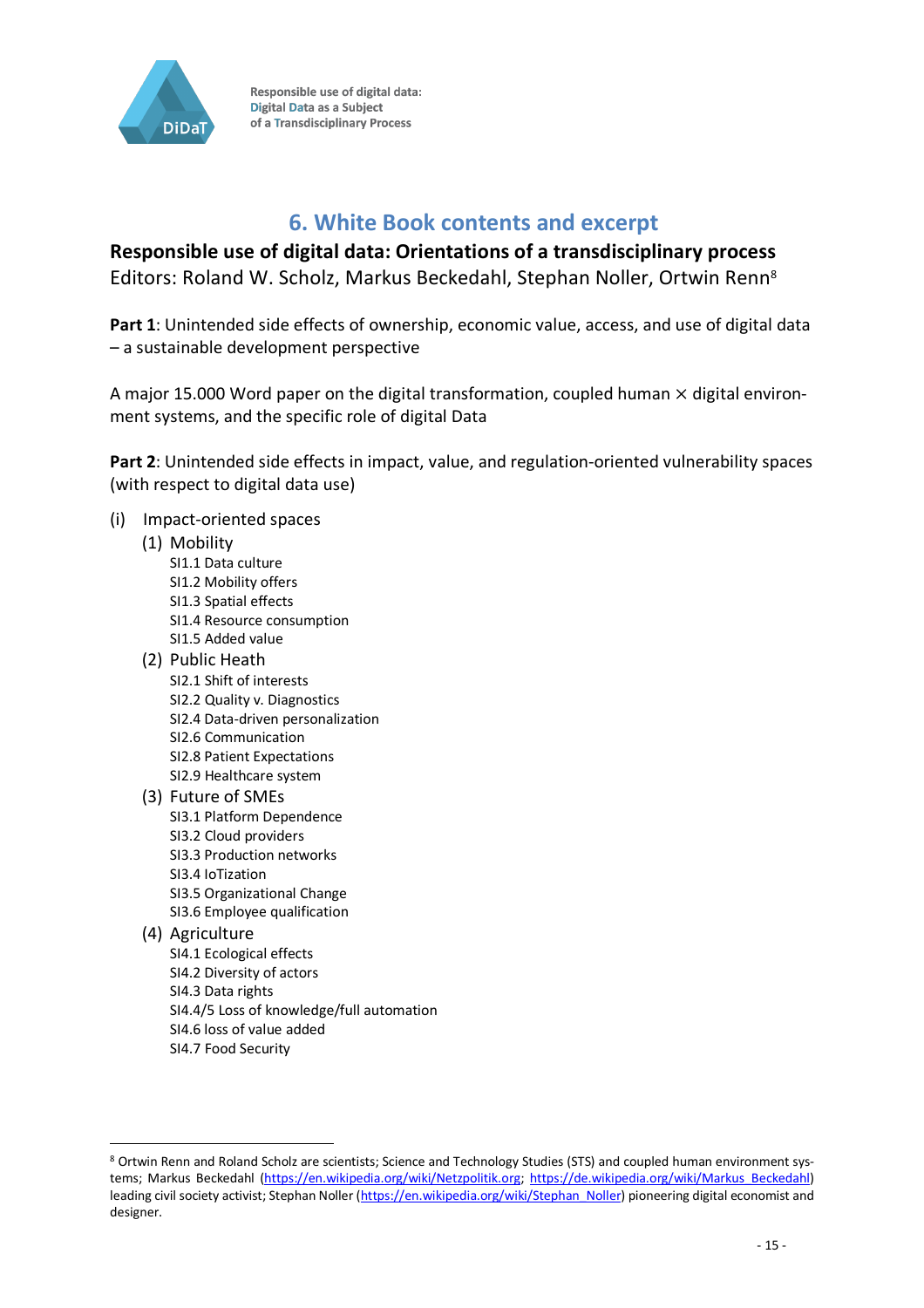

- (ii) A value-oriented space
	- (5) Impact of social media use on the individual SI5.1 Overuse SI5.2 Digital violence SI5.3 Capability for democracy SI5.4 Interaction capability
- (iii) Institution and regulation-oriented spaces (6) Socio-technological design of trustworthiness SI6.1 Unreliable techniques SI6.2 Distrust
	- SI6.3 Disorientation SI6.4 Undermining SI6.5 Reliance on government
	- (7) Cybercrime SI7.1 Protection of availability SI7.3 Security and reliability of legal and evidence transactions SI7.4 Protection of the digital infrastructure

**Part 3**: Socially robust orientations: Emergence, countermeasures, goal conflicts, and goalconditional strategies

### **Short descriptions of some SIs**

### **Verna van Zyl-Bulitta** (IASS Potsdam) and **Roland W. Scholz** (IASS Potsdam and Danube University Krems)

The description of four to seven **socially robust orientations** for each of the unseens (acronym for "unintended side effects") presented at the 2<sup>nd</sup> DiDaT Stakeholder Conference form the fundamental basis for the preparation of the White Book *RESPONSIBLE USE OF DIGITAL DATA: ORIENTATIONS OF A TRANSDISCI-PLINARY PROCESS*. These explanations - called **Supplementary Information (SI)** - will be published in a volume of supplementary materials to the White Book.

In order to convey the core of the socially robust orientations well, the essence of the Supplementary Information (Unseens and orientations for their handling) is brought into a short form (which also appears in the last sections of the White Book chapter).

The reader will find in the following pages a set of the Socially Robust Orientations as a brief insight into the issues dealt with in the vulnerability spaces.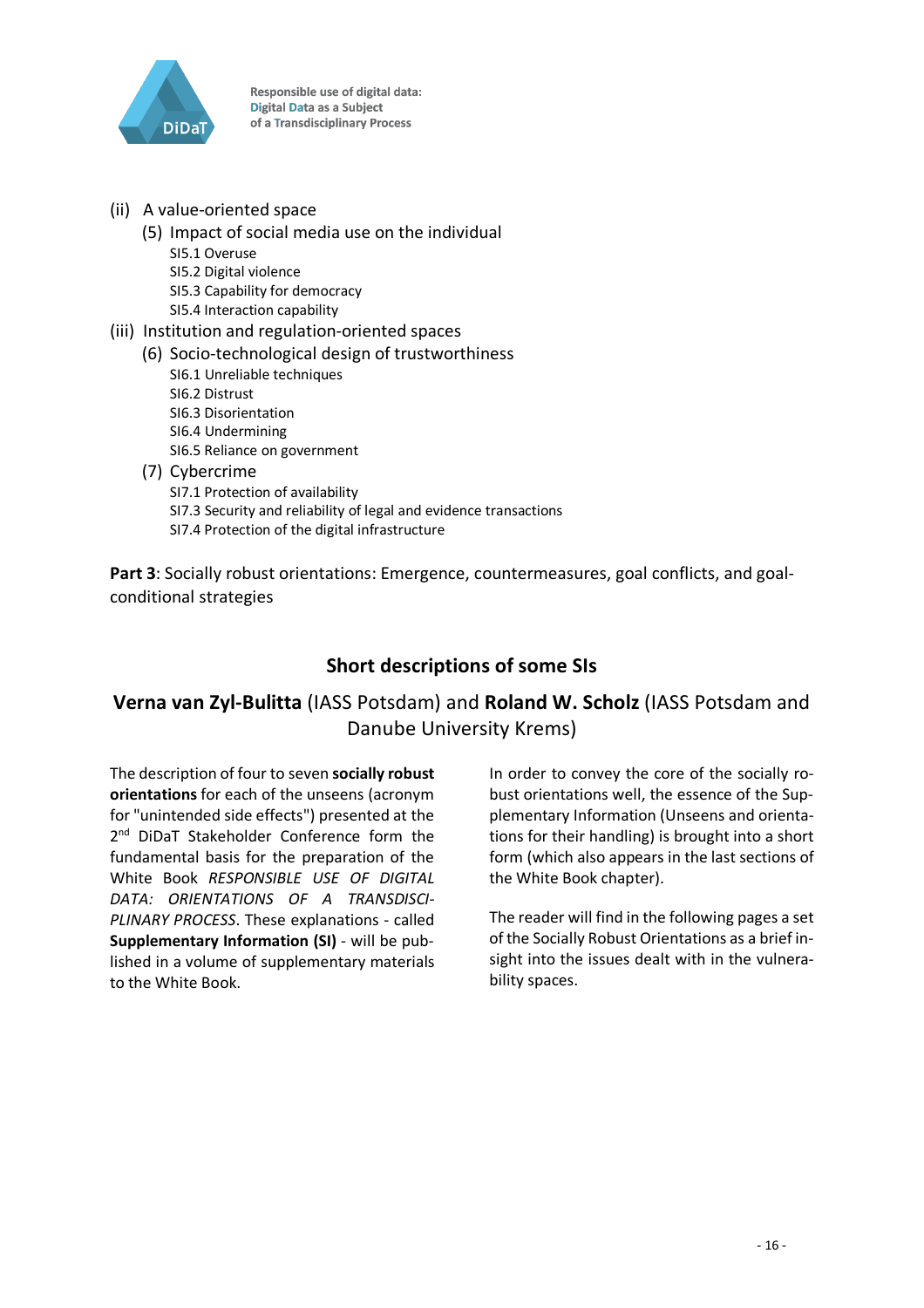

| SI# | <b>Title</b>                       | <b>Short descriptions VR 01 Mobility</b>                                                                                                                                                                                                                                                                                                                                                                                                                                                                                                                                                                                                                                                                                                              |
|-----|------------------------------------|-------------------------------------------------------------------------------------------------------------------------------------------------------------------------------------------------------------------------------------------------------------------------------------------------------------------------------------------------------------------------------------------------------------------------------------------------------------------------------------------------------------------------------------------------------------------------------------------------------------------------------------------------------------------------------------------------------------------------------------------------------|
| 1.1 | Secure data cul-<br>ture           | Authors: Karl Teille, Katharina Jahn, Thomas Waschke, Christoph Wust, Yulika Zebuhr,<br><b>Klaus Markus Hofmann</b>                                                                                                                                                                                                                                                                                                                                                                                                                                                                                                                                                                                                                                   |
|     |                                    | The collection, storage and use of mobility-related data and the exchange of mobility data<br>between public and private actors require socially robust institutions in terms of a secure<br>data culture to prevent misuse. This includes non-discriminatory access to mobility data<br>and platforms, compliance with European data protection directives and fall-back levels<br>to ensure mobility that is independent of networks.                                                                                                                                                                                                                                                                                                               |
| 1.2 | Digital mobility<br>offers         | Authors: Johanna Tiffe, Florian Krummheuer, Klaus Markus Hofmann, with the participa-<br>tion of Weert Canzler<br>Digitalisation can contribute to the desired mobility transition, provided that innovative<br>mobility offers and existing mobility systems are integrated in a user-friendly way. Avail-<br>ability of mobility services via platforms and data on system usage promote allocation<br>efficiency and seamless intermodal links. Digital network effects can increase disparities<br>and establish new barriers to entry. If efficiency gains are compensated for by increased<br>traffic and the use of transport space is intensified, rebound effects for the environment<br>and society are likely to result.                   |
| 1.3 | Mobility and<br>space              | Authors: Wolfgang H. Serbser, Meike Levin-Keitel, Michael Prytula, Thomas Waschke,<br>Yulika Zebuhr, Klaus Markus Hofmann<br>Strong interactions between digitalised mobility systems and spatial developments on<br>the micro and macro scale are evident. Digital mobility takes up physical space and sim-<br>ultaneously changes spatial resistance and mobility patterns and social structures. For a<br>strongly sustainable development of digital mobility, digitisation should not be promoted<br>primarily as a technology, but rather to respond to individual social and societal require-<br>ments and the consequences in the systemic context of space, environment and society,<br>and socially robust solutions should be preferred. |
| 1.4 | Resource use and<br>digitalisation | Authors: Liselotte Schebek, Susanne Hanesch, Elke Fischer, Johanna Tiffe, Christoph Wust,<br><b>Klaus Markus Hofmann</b><br>Digital mobility requires additional resources (raw materials, energy) for the production<br>of networked infrastructures, vehicles and the operation of data storage devices and plat-<br>forms. Efficiency potentials of digital mobility systems are to be evaluated on the basis of<br>a life cycle approach to sustainability. To evaluate adaptation measures, the energy and<br>resource requirements of necessary background systems for digitalisation as well as pos-<br>sible additional traffic through behavioural adaptations are to be included.                                                           |
| 1.5 | Change in value<br>creation        | <b>Authors:</b> Christoph Wust, Karl Teille, Klaus Markus Hofmann<br>The digitalization of mobility is changing the value added of manufacturers, public and<br>private mobility providers and the patterns of use. In order to remain internationally com-<br>petitive, the players in the European mobility sector must be enabled to develop and<br>operate digital business models. Mobility infrastructures in Germany must be upgraded<br>in line with transport and energy policy objectives and business processes must be de-<br>signed to be digitally compatible and sustainable.                                                                                                                                                          |
|     |                                    |                                                                                                                                                                                                                                                                                                                                                                                                                                                                                                                                                                                                                                                                                                                                                       |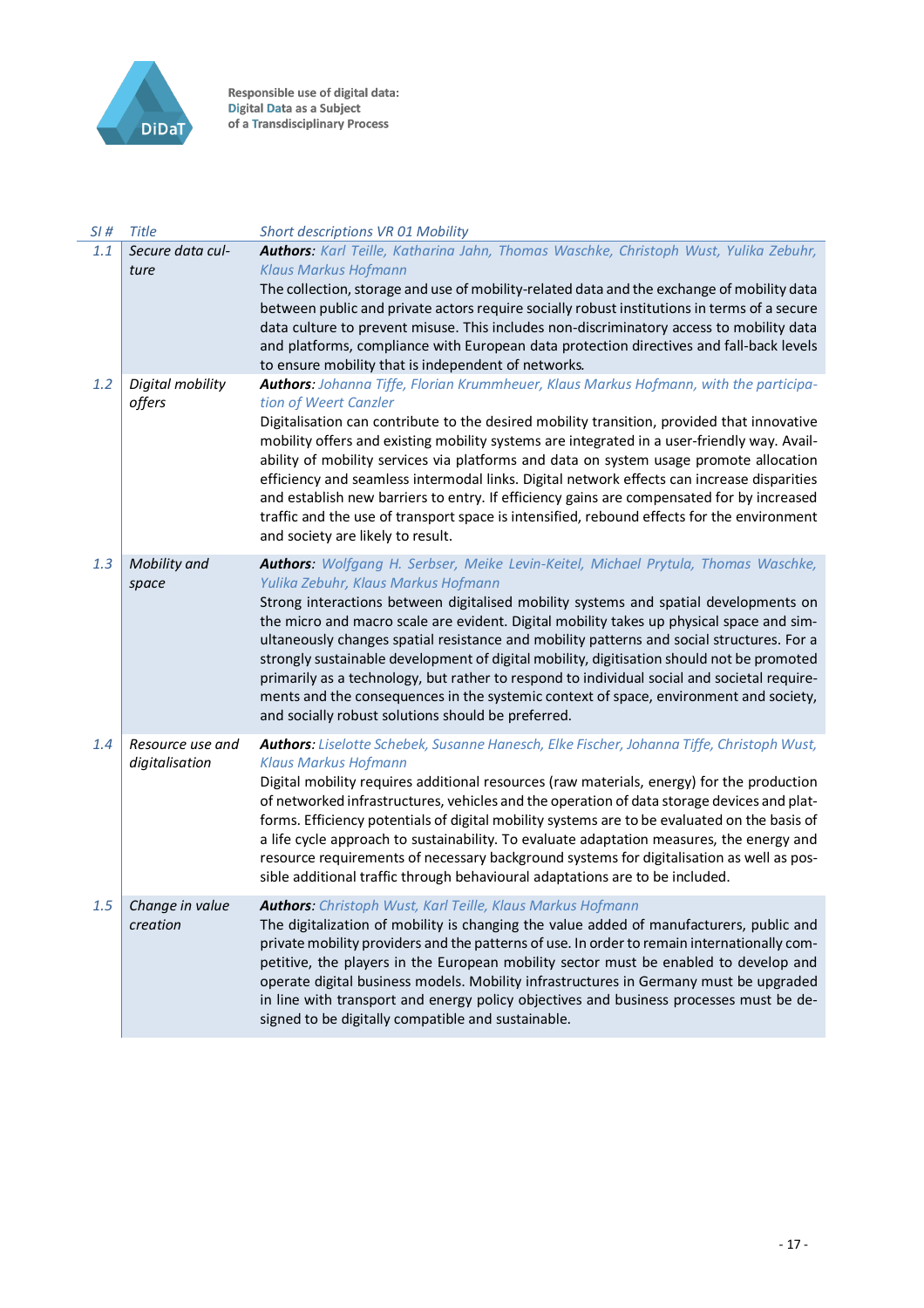

 $\overline{a}$ 

Responsible use of digital data:<br>Digital Data as a Subject<br>of a Transdisciplinary Process

| SI# | Title                   | Short description VR 02 Health                                                               |
|-----|-------------------------|----------------------------------------------------------------------------------------------|
| 2.4 | <b>Data Driven Per-</b> | <b>Authors:</b> Lisa Rosenberger, Michael Weller                                             |
|     | sonalization / Per-     | In the second health care market, the effectiveness of digital applications is increased by  |
|     | sonalized Applica-      | individual adaptation (personalization) of these applications. Inappropriate data-driven     |
|     | tions                   | personalization can have a negative impact on the health of the users. In order to avoid     |
|     |                         | such side effects, institutional support measures are needed to make good use of digital     |
|     |                         | health skills with regard to data-based profiling and to realize equal health opportunities. |
|     |                         |                                                                                              |

| SI# | Title                   | Short descriptions VR 03 SME                                                                                                                                                                                                                                                                                                                                                                                                                                                             |
|-----|-------------------------|------------------------------------------------------------------------------------------------------------------------------------------------------------------------------------------------------------------------------------------------------------------------------------------------------------------------------------------------------------------------------------------------------------------------------------------------------------------------------------------|
| 3.1 | <b>Online Platforms</b> | <b>Authors: Thomas Schauf, André Reichel</b><br>SMEs are threatened by dependency and substitutability on a few providers of closed<br>platforms. Therefore, in order to maintain their ability to innovate, their digital skills need<br>to be strengthened in order to reap their own benefits and ward off global threats. This<br>requires their own platforms and cooperations as well as regulatory measures to mini-<br>mise data-based market power.                             |
| 3.2 | <b>Cloud Providers</b>  | <b>Authors: Thomas Schauf, Rahild Neuburger</b><br>SMEs are bound to cloud providers by the vendor lock-in, which massively increases any<br>possible switching costs. For this reason, their digital skills must be strengthened to de-<br>velop their own cloud strategies in order to avoid dependencies. This requires (politically<br>promoted) federated multi-cloud offers in Europe, which keep switching costs low with<br>open standards and thus minimise the risks for SMEs. |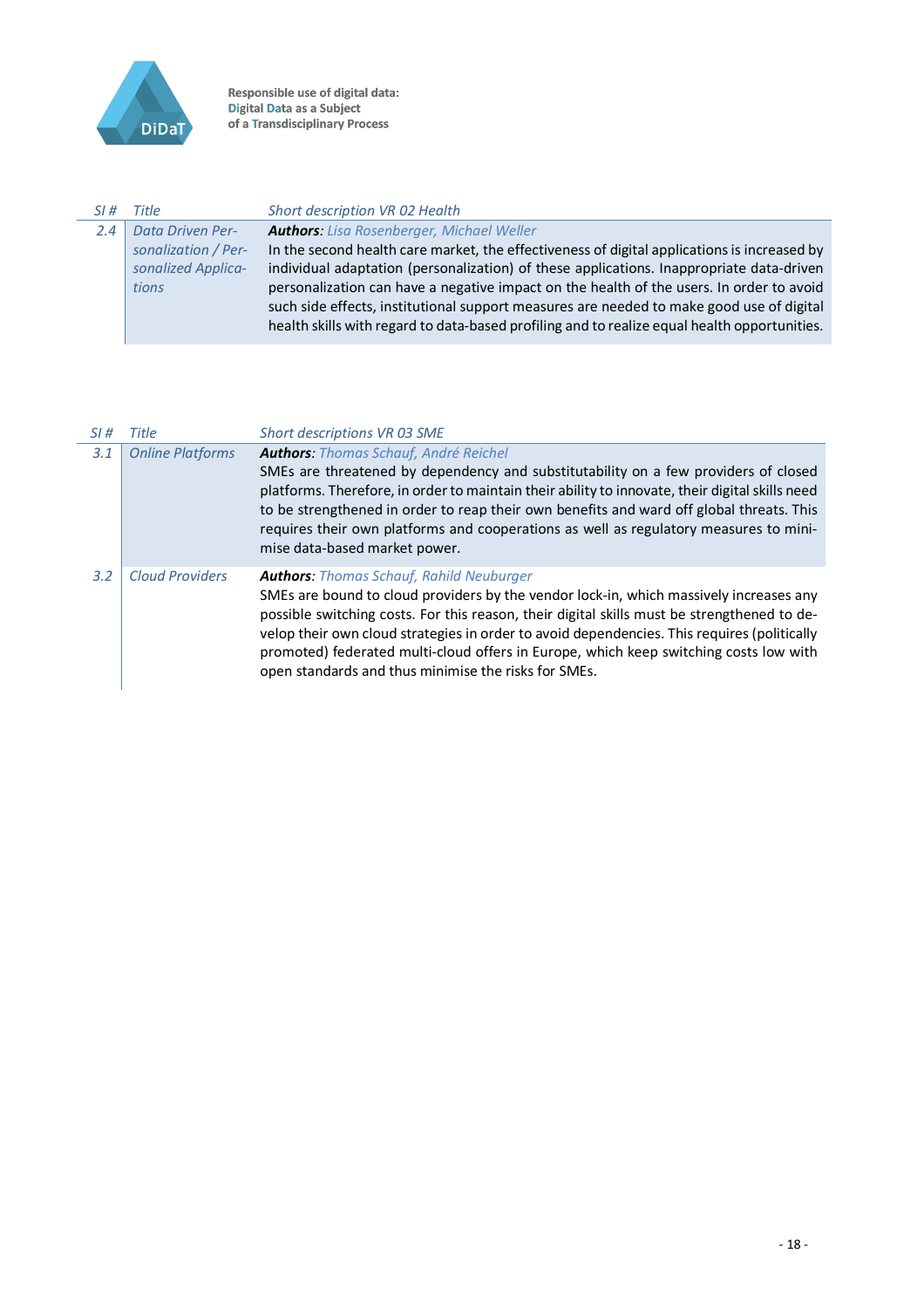

J.

Responsible use of digital data:<br>Digital Data as a Subject<br>of a Transdisciplinary Process

| SI# | Title                     | Short descriptions VR 05 social media                                                                                                                                                                                                                                                                                                                                                                                                                                                                                                                                                                                                   |
|-----|---------------------------|-----------------------------------------------------------------------------------------------------------------------------------------------------------------------------------------------------------------------------------------------------------------------------------------------------------------------------------------------------------------------------------------------------------------------------------------------------------------------------------------------------------------------------------------------------------------------------------------------------------------------------------------|
| 5.1 | Overuse                   | <b>Authors:</b> Cornelia Sindermann, Sina Ostendorf, Christian Montag<br>In order to reduce the risk/Unseen of overuse of social media, there is a need for both<br>general awareness-raising measures such as newspaper articles and generally accessible<br>expert lectures as well as help services for prevention and intervention, for example<br>through school courses, the establishment of help hotlines, training of trusted teachers<br>and parents and the establishment of psychological help centres, and technical/system<br>integrated support possibilities that reflect, for example, the time spent on social media. |
| 5.3 | Democracy capa-<br>bility | <b>Authors:</b> Philip Freytag, Lisa-Maria Neudert, Roland W. Scholz, C. Sindermann<br>In order to permanently ensure the individual prerequisites of a democratic model of<br>society under the premises of the information architectures of social media, measures<br>must be taken.                                                                                                                                                                                                                                                                                                                                                  |

| #   | Title                                                                                  | Short description VR 07 Cybersecurity and -criminality                                                                                                                                                                                                                                                                                                                                                                                                                                                                                      |
|-----|----------------------------------------------------------------------------------------|---------------------------------------------------------------------------------------------------------------------------------------------------------------------------------------------------------------------------------------------------------------------------------------------------------------------------------------------------------------------------------------------------------------------------------------------------------------------------------------------------------------------------------------------|
| 7.3 | Security and relia-<br>bility of legal and<br>evidence transac-<br>tions in cyberspace | Authors: Dirk Labudde, Eike Albrecht, Veselko Hagen, Dirk Marx, Bernhard Otupal<br>Because the analogue original does not clearly relate to the "digital twin", the processes<br>around providing evidence are at risk. In order to maintain trust and enforceability, ad-<br>aptations of the penal framework (e.g. § 269 StGB), good practice in digital standards<br>(e.g. for electronic signatures), pre-judicial Al-based document verification and dispute<br>resolution, and the capability of law enforcement agencies are needed. |